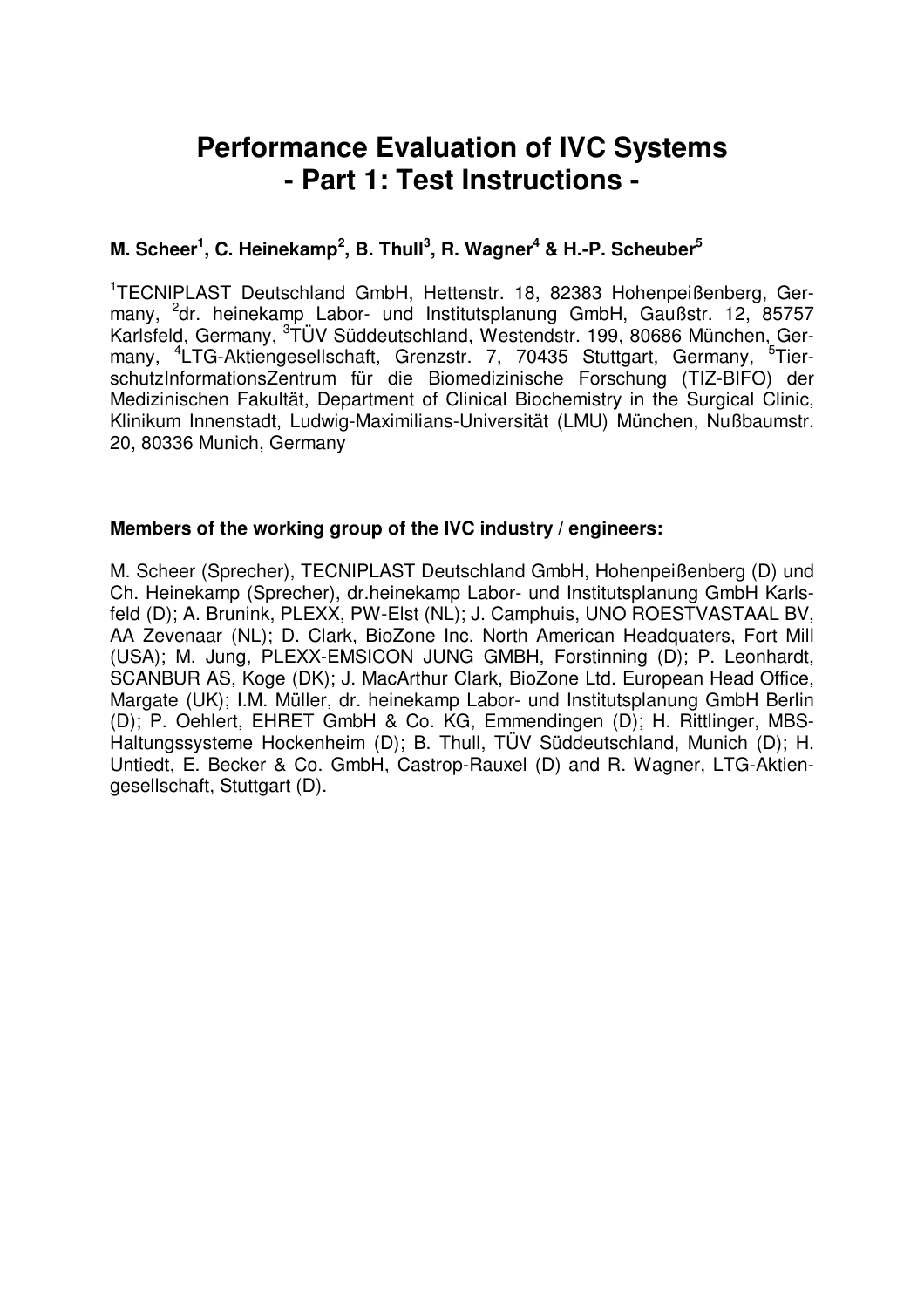# **CONTENTS**

| 1.      | <b>Introduction</b>                                   | Page<br>3 |
|---------|-------------------------------------------------------|-----------|
| 2.      | <b>Scope of Application and Purpose</b>               | 4         |
| 3.      | <b>Terms and Definitions</b>                          | 5         |
| 4.      | <b>Description of Ventilation System</b>              | 8         |
| 4.1     | <b>Cage Ventilation Parameters</b>                    | 8         |
| 4.1.1   | <b>Laboratory Test Cage</b>                           | 8         |
| 4.1.2   | <b>Airflow Velocity</b>                               | 9         |
| 4.1.2.1 | Setup of Measuring Instruments and Methods            | $9$       |
| 4.1.2.2 | <b>Measurement Evaluation and Limiting Values</b>     | 10        |
| 4.1.3   | <b>Differential Pressure</b>                          | 10        |
| 4.1.3.1 | Setup of Measuring Instruments and Methods            | 11        |
| 4.1.3.2 | <b>Measurement Evaluation and Limiting Values</b>     | 11        |
| 4.1.4   | Local Air Exchange Rate                               | 11        |
| 4.1.4.1 | Setup of Measuring Instruments and Methods            | 11        |
| 4.1.4.2 | <b>Measurement Evaluation and Limiting Values</b>     | 12        |
| 4.1.5   | <b>Short-circuit Airflow</b>                          | 12        |
| 4.1.5.1 | Setup of Measuring Instruments and Methods            | 12        |
| 4.1.5.2 | <b>Measurement Evaluation and Limiting Values</b>     | 13        |
| 4.1.6   | Inleakage                                             | 13        |
| 4.1.6.1 | Setup of Measuring Instruments and Methods            | 13        |
| 4.1.6.2 | Measurement Evaluation and Limiting Values            | 14        |
| 4.2     | <b>Cage-Rack Ventilation Parameters</b>               | 14        |
| 4.2.1   | <b>Measuring Cage</b>                                 | 14        |
| 4.2.2   | Distribution of Pressure Differentials over Cage-rack | 15        |
| 4.2.2.1 | Setup of Measuring Instruments and Methods            | 15        |
| 4.2.2.2 | <b>Measurement Evaluation and Limiting Values</b>     | 16        |
| 4.2.3   | Distribution of Air Exchange Rates over Cage-rack     | 16        |
| 4.2.3.1 | Setup of Measuring Instruments and Methods            | 16        |
| 4.2.3.2 | <b>Measurement Evaluation and Limiting Values</b>     | 17        |
| 4.2.4   | Inleakage of Cage-Rack                                | 17        |
| 4.2.4.1 | Setup of Measuring Instruments and Methods            | 17        |
| 4.2.4.2 | <b>Measurement Evaluation and Limiting Values</b>     | 18        |
| 4.2.5   | <b>Secondary Airflow</b>                              | 18        |
| 4.2.5.1 | Setup of Measuring Instruments and Methods            | 18        |
| 4.2.5.2 | <b>Measurement Evaluation and Limiting Values</b>     | 18        |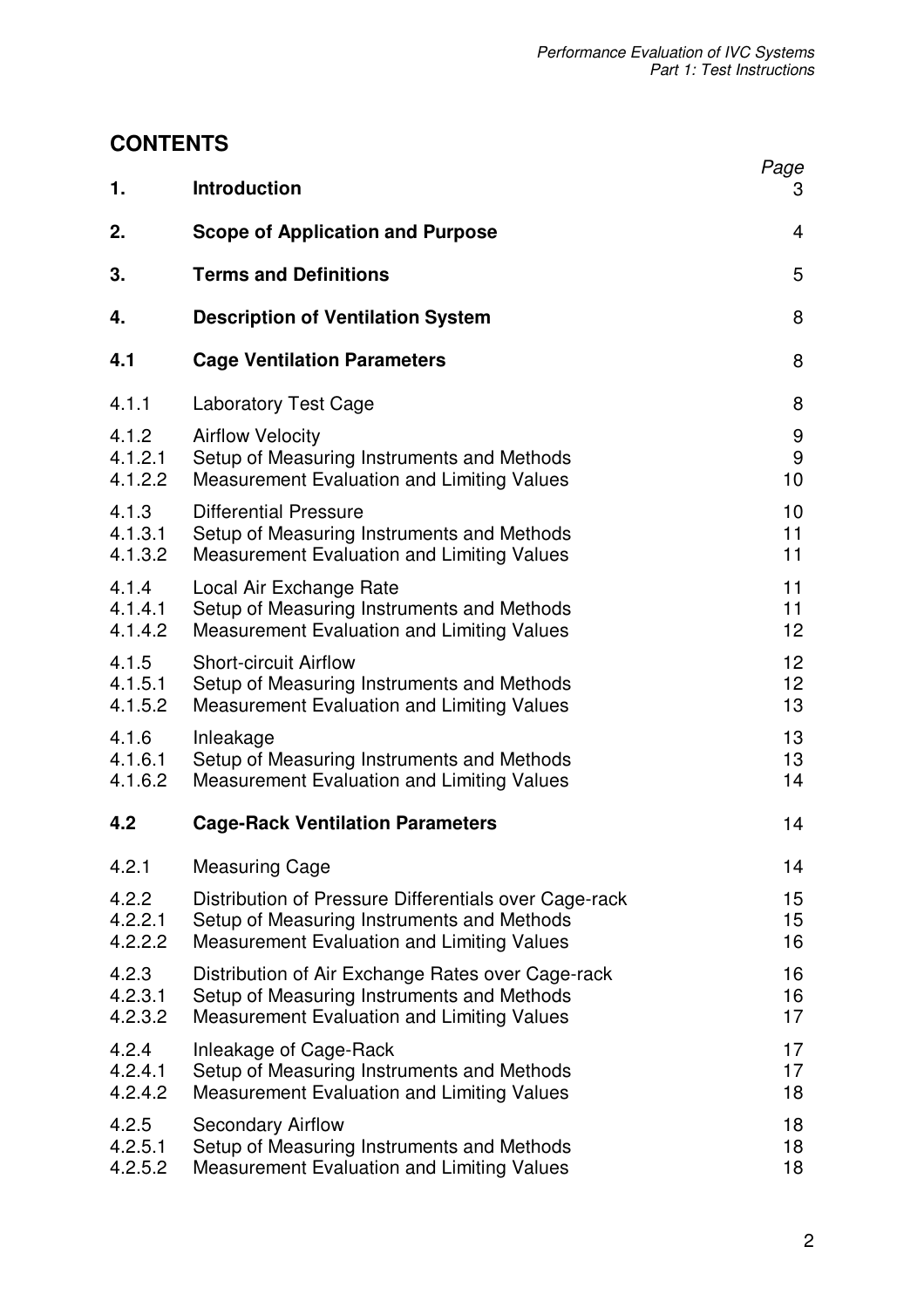| <b>Climatic Parameters: Air Temperature and Humidity</b>                                        | 19                                                                   |
|-------------------------------------------------------------------------------------------------|----------------------------------------------------------------------|
| <b>Filter Systems Specifications</b>                                                            | 19                                                                   |
| <b>Acoustics Parameters</b>                                                                     | 19                                                                   |
| <b>Noise</b>                                                                                    | 19                                                                   |
| Setup of Measuring Instruments and Methods<br>Measurement Evaluation and Limiting Values        | 19<br>21                                                             |
| <b>Solide-borne Noise</b>                                                                       | 21                                                                   |
| Setup of Measuring Instruments and Methods<br><b>Measurement Evaluation and Limiting Values</b> | 21<br>22                                                             |
| <b>Error Messages</b>                                                                           | 22                                                                   |
| <b>Appendix A:</b> Standards and Publications                                                   | 22<br>24                                                             |
|                                                                                                 | <b>Appendix B:</b> Acoustics-related Considerations for the Combined |

# **1. Introduction**

The introduction of IVC systems has brought a new kind of complex technical equipment into the animal rooms of animal laboratories. The evaluation of the technology employed and offered by these systems is decisive for animal care conditions. However, a standardized overview and evaluation of all the technical implications has not been available.

Against this background, the animal protection center for biomedical research of the Faculty of Medicine (TierschutzInformationsZentrum für die Biomedizinische Forschung der Medizinischen Fakultät, TIZ-BIFO), a working group of the Ludwig-Maximilian-University of Munich, started an initiative in the Autumn of 2000 to draw up a criteria catalog for the establishment of environmental and ventilation parameters for ventilated cage systems. For this purpose, users, planners, manufacturing companies and test institutions as well as members of laboratory animal associations throughout Europe were invited to participate in this undertaking.

Since then, these experts have been working on establishing the requisite parameters and measuring methods in the course of specialist discussions and subjectrelated workgroups. The goal of these efforts was to investigate and determine the factors influencing the welfare of the animals without using laboratory animals to do so. The technical findings resulting from these investigations can be used as a basis for further physiological research on animals.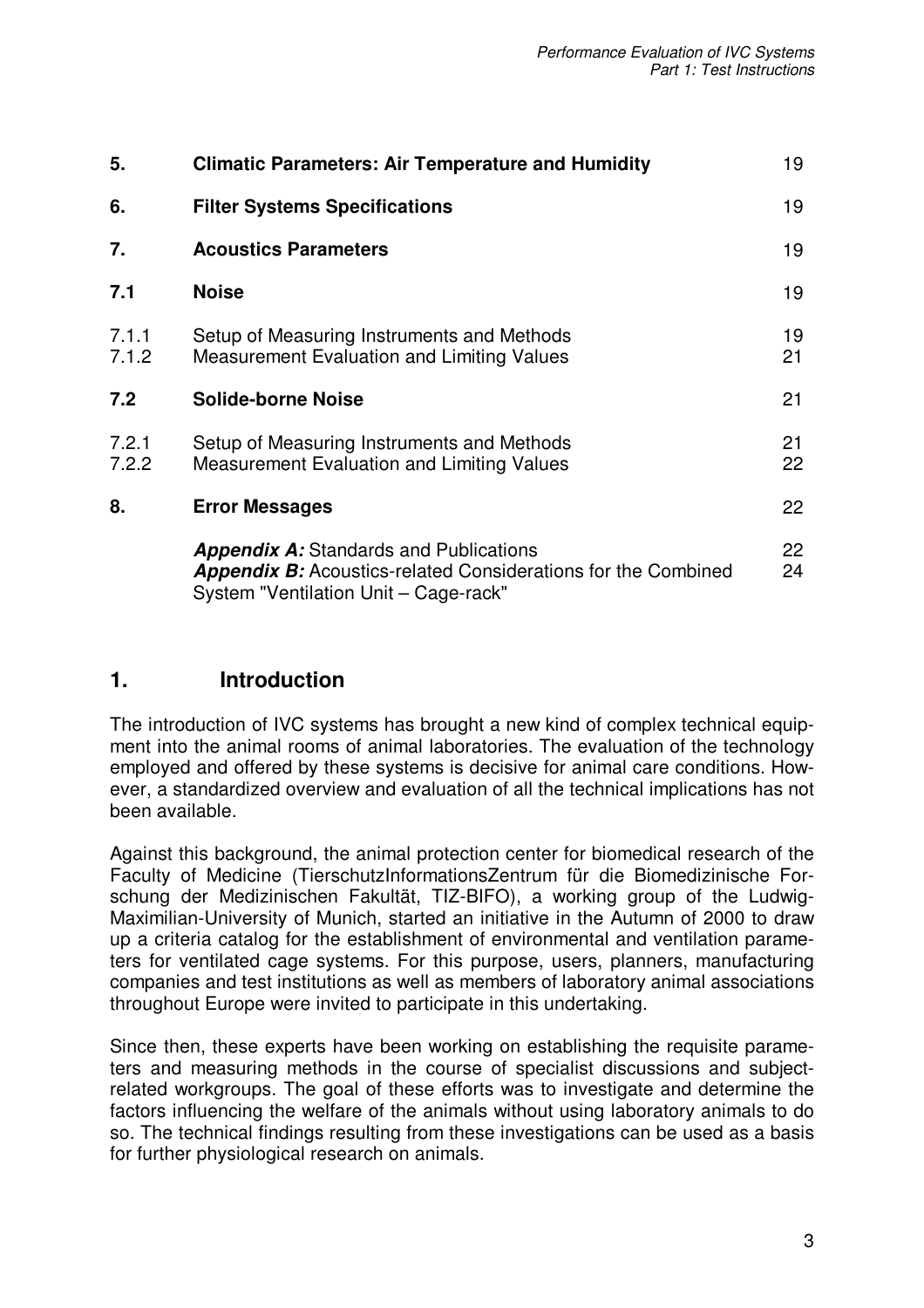# **2. Scope of Application and Purpose**

These test instructions apply to forced-ventilation cage systems such as are used in laboratory research involving animals, especially for the care and use of mice and rats. They apply to systems operating with positive and negative pressure.

These instructions do not apply to open cage systems, to cages in isolators or to ventilated cabinets.

The purpose of these test instructions is to define testing parameters and methods to establish and evaluate ventilation, climatic and acoustic factors as well as error messages. In this way, quality standards for IVC systems can be specified and compliance with these standards can be objectively monitored.

## **Note:**

On completion of these test instructions it was known that the majority of all IVC systems used are operated with a decentralized air supply system, i.e. ventilation units installed on the cage-racks to control the air supply and exhaust extraction of the cages. Only in very few cases this function is carried out by a centralized air supply & exhaust system. Nevertheless, it was decided to locate the interface at the fitting of the cage-rack for the following reasons:

- 1. For the air supply of the animals, it must be irrelevant how air is supplied to and exhausted from the cages.
- 2. The complexity of the ventilation systems as well as the number of possible installation configurations would by far exceed the scope of these instructions, both in time and content.

# **Reference:**

In a second part there is a list of user aspects with categorical questions for the evaluation of IVC systems by means of technical determinations (i.e. handling, service, hygienic aspects, etc.), that are in terms of quantity not (or only hard) to describe. This part 2 has the title "Evaluation Criteria" and composes together with the present part 1 ("Test Instructions") the "Performance Evaluation of IVC Systems".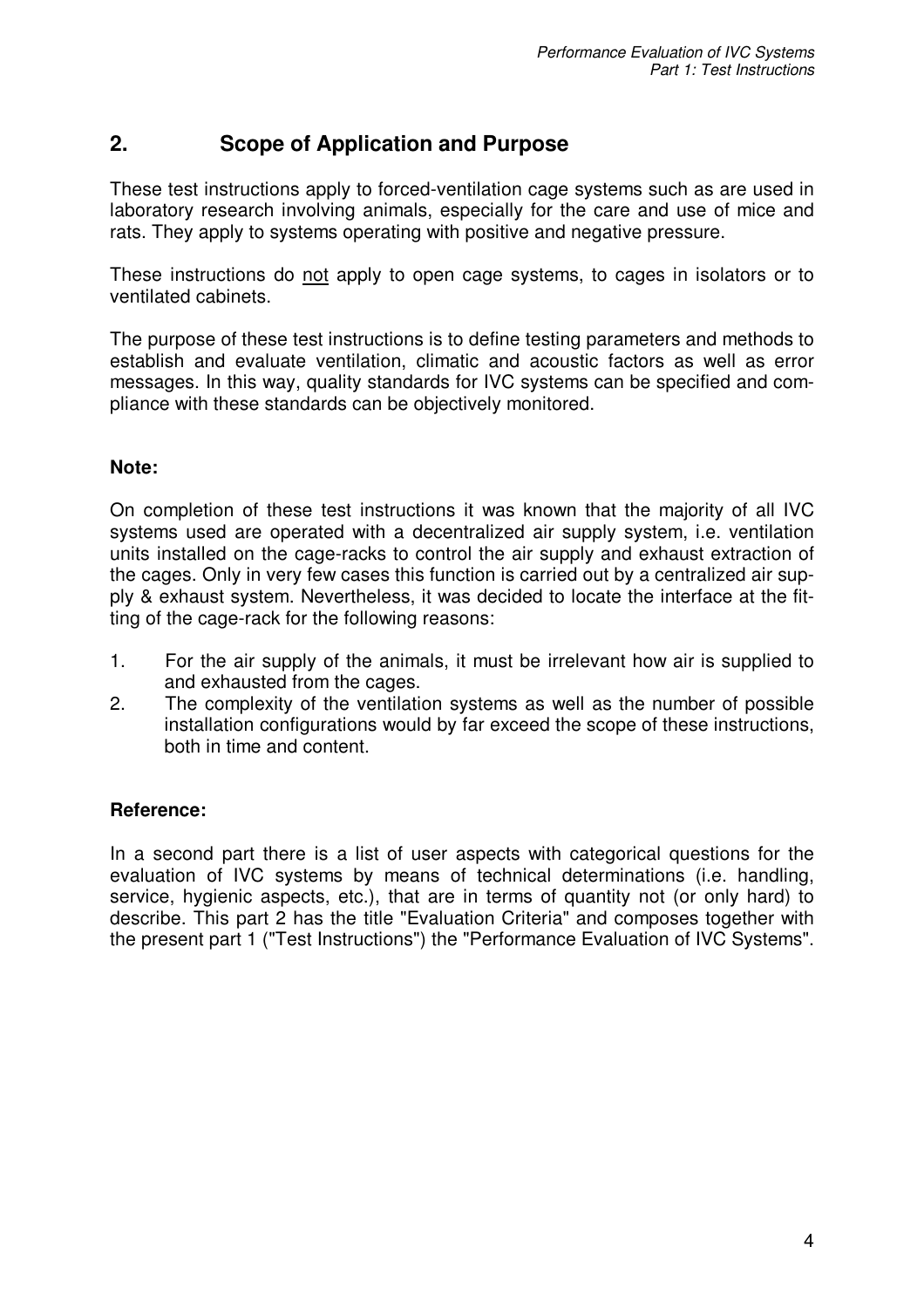# **3. Terms and Definitions**

Acoustic test cage:

This is a standard cage in which holes have been drilled in the front panel to allow the insertion of microphones and triaxial acceleration sensors to measure, for instance in a testing laboratory, the acoustic and oscillation characteristics. This can be carried out at different positions of this cage within the rack.

Air exchange rate, expressed as ACH (**A**ir **C**hanges per **H**our):

The air exchange rate indicates how often the air  $-$  e.g. in a cage  $-$  is exchanged. The unit of measurement is 1/h. IVC systems are often operated with an ACH of 30 to 90 1/h. Unless stated otherwise, ACH is taken to mean the exchange of air occurring when the air uniformly passing the entire volume of the cage. An exception to this is the local ACH; in this case, the ACH at a specific location within the cage is meant. Where the airflow within the cage is performed uniformly, the values of these two different ACH types will not differ substantially from each other.

### Airflow velocity:

The velocity at which a fluid (e.g. a liquid or gas) flows.

### Bedding:

Material (mostly based on wood shavings) spread on the floor of the cages (about 2 cm deep) so that the animals are not sitting on the bare plastic floor.

### Cage hood:

Serves to seal the cages. Without such a hood, the cages would be "open cages", which do not offer protection at cage level (see IVCs).

### Centralized / decentralized ventilation:

In centralized ventilation systems, there are no ventilation units installed inside the animal rooms. The cage-racks are connected directly to the building's central air supply and exhaust lines via fixed connection ducts or boxes. In decentralized ventilation systems, ventilation units that supply the cage-racks with air or extract the exhaust from the cages are installed inside the animal rooms. Instead of into the room itself, this exhaust air can alternatively be extracted directly into the central exhaust system.

### Cross contamination:

Cross contamination is the infiltration or transfer of microbes or similar microorganisms from one microbiological unit to another; for instance, the transfer of microbes from one (single) cage to another.

### Differential pressure:

In the following this usually refers to the differential pressure  $\Delta p_{R-C}$  In the context given, the difference between the pressure in the interior of the **c**age and the pressure of the **r**oom is meant. This ratio is usually expressed in Pa (Pascal).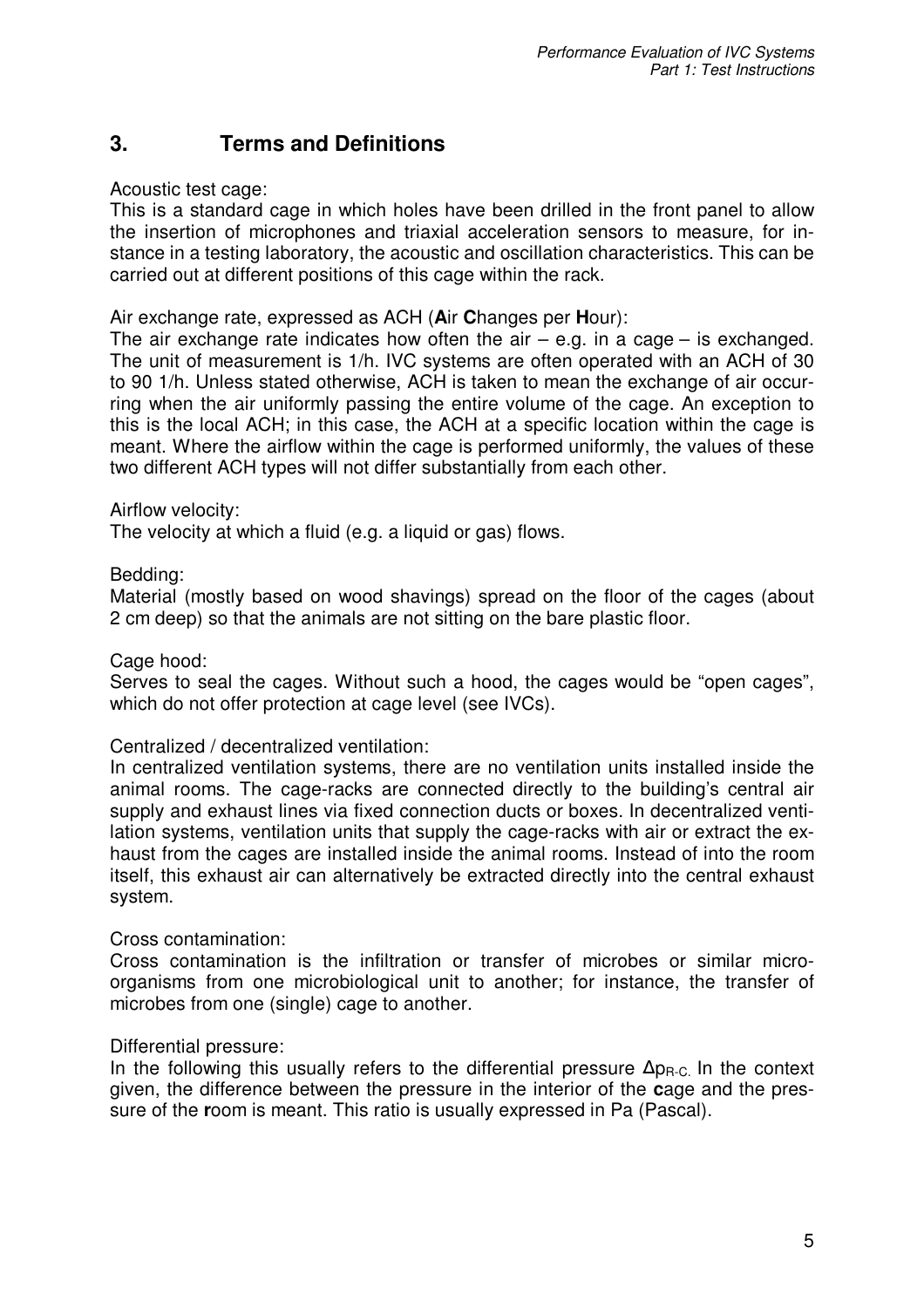### Drinking bottle:

Bottle usually made of plastic with a filling volume of 200 to 1000 ml from which drinking liquids are provided to the animals in the cages.

### Error message:

Message given by the system in the case of an error (deviation of the actual value from the set value). Qualified error messages also provide the operator with additional information on the type of fault, for instance, whether the fault has been caused by electricity supply failure or by a functional malfunction in the system. The alarm message can be displayed on site or can be transmitted by means of potential-free contacts to a central control station.

#### Filter systems:

All the filters used in a system. These can be preliminary filters and HEPA filters (High Efficiency Particle Arrestance) that are used in the ventilation units, or microfilters that filter the air on cage level when entering or being extracted from the cages.

#### Hot-wire anemometer:

A measuring instrument commonly used to measure air velocity. An electrical current passes through an exposed fine wire, so causing a heating up. If the wire is cooled by air flow the heat dropp causes the electrical resistance to change. The signal resulting from this resistance change can be converted into (a change in) airflow velocity.

#### Inleakage:

The (quantity of) air that escapes from openings or between the cage base and cage hood (in the case of positive pressure), or air that flows into the cage (in the case of negative pressure). Inleakage is not the same as false airflow; however, it is a characteristic parameter for how leak-proof / airtight the unit "base−hood−rack" is.

### IVC (Individually Ventilated Cage):

IVCs are cage systems with forced ventilation that offer hygienic / allergy protection of animals, humans and the environment at cage level. This is achieved by sealing the cage with a cage hood. To ensure that the animals in this sealed unit are supplied with air, a ventilation system is required to feed air into the cage, extract exhaust air and maintain the airflow within the cage.

### IVC cage-rack:

Rack for stacking IVC units (in rows and columns); usually on runners and made of stainless steel. The cage-rack is the connecting link between the IVC cages and the ventilation system.

#### Laboratory test cage:

This is a cage where holes have been drilled into the side panels to allow the insertion of measuring sensors to determine, for instance in a testing laboratory, the air velocity or the local ACH at various locations within the cage.

Local air exchange rate: See air exchange rate.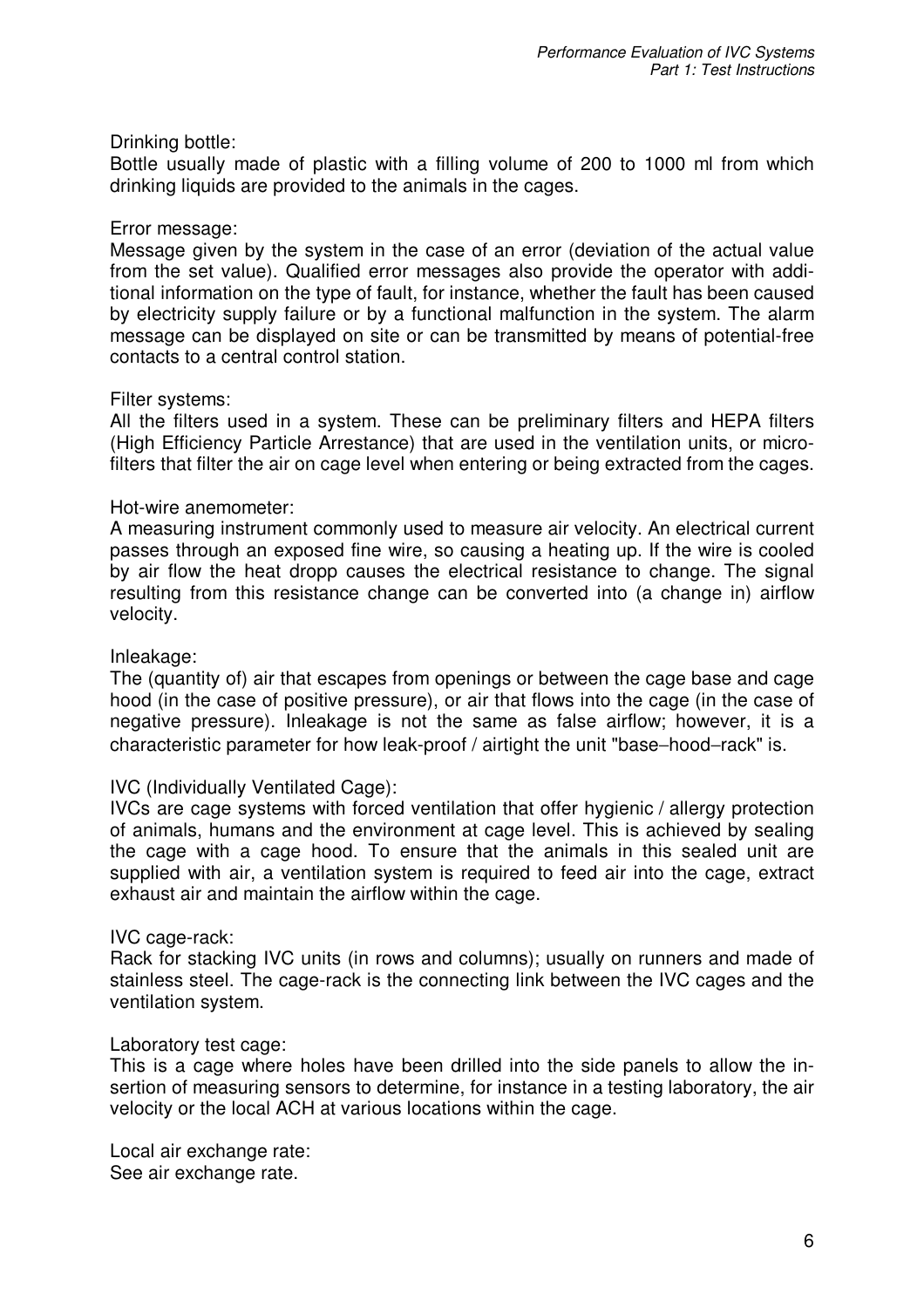### Measuring cage:

The measuring cage is used to measure the homogeneity of the air distribution within an IVC rack. For this pupose, it is fitted with the requisite measuring and display elements.

#### Positive / negative pressure:

Positive and negative pressure are the operating modes in which IVCs are run.

Negative pressure means that the air pressure in the cage is lower than the pressure in the ambient atmosphere, i.e. that air migrates from the room outside into the cage and, consequently, that no air can escape from the cage into the ambient room. The objective is to protect users and the environment, for instance, from germs of infected animals (emission protection).

In positive pressure mode, it is the other way around: By relatively higher pressure inside the cage air escapes from the cage interior to the room outside. The aim of this mode is to protect the animals (immission protection).

#### Secondary airflow:

Uncontrolled or undesired airflow, from a technical and hygienic point of view; for instance, airflow causing cross contamination between the individual cages in a rack or the inflow of unfiltered air into the cages in the case of positive pressure.

#### Short-circuit airflow rate:

Air rate that flows in the cage directly from the air supply inlet to the exhaust outlet without having passed the area where the animals are.

Single cage:

Here, a cage is considered as a single unit. In contrast to this, sometimes all the cages in one rack may be considered as one unit.

#### Smoke tube test:

Optical test method used to visualize and evaluate air movement by observing aerosols. The smoke is generated by means of a smoke tube or similar device.

#### Technical acoustics:

In this case: technology used to measure and evaluate the noise levels that the animals are exposed to.

#### Tracer gas analysis:

An investigative method in which a room is filled with a special gas, the so-called tracer gas. Then the rate at which the gas diminishes is measured. Conclusions relating to the ACH can be drawn from the findings.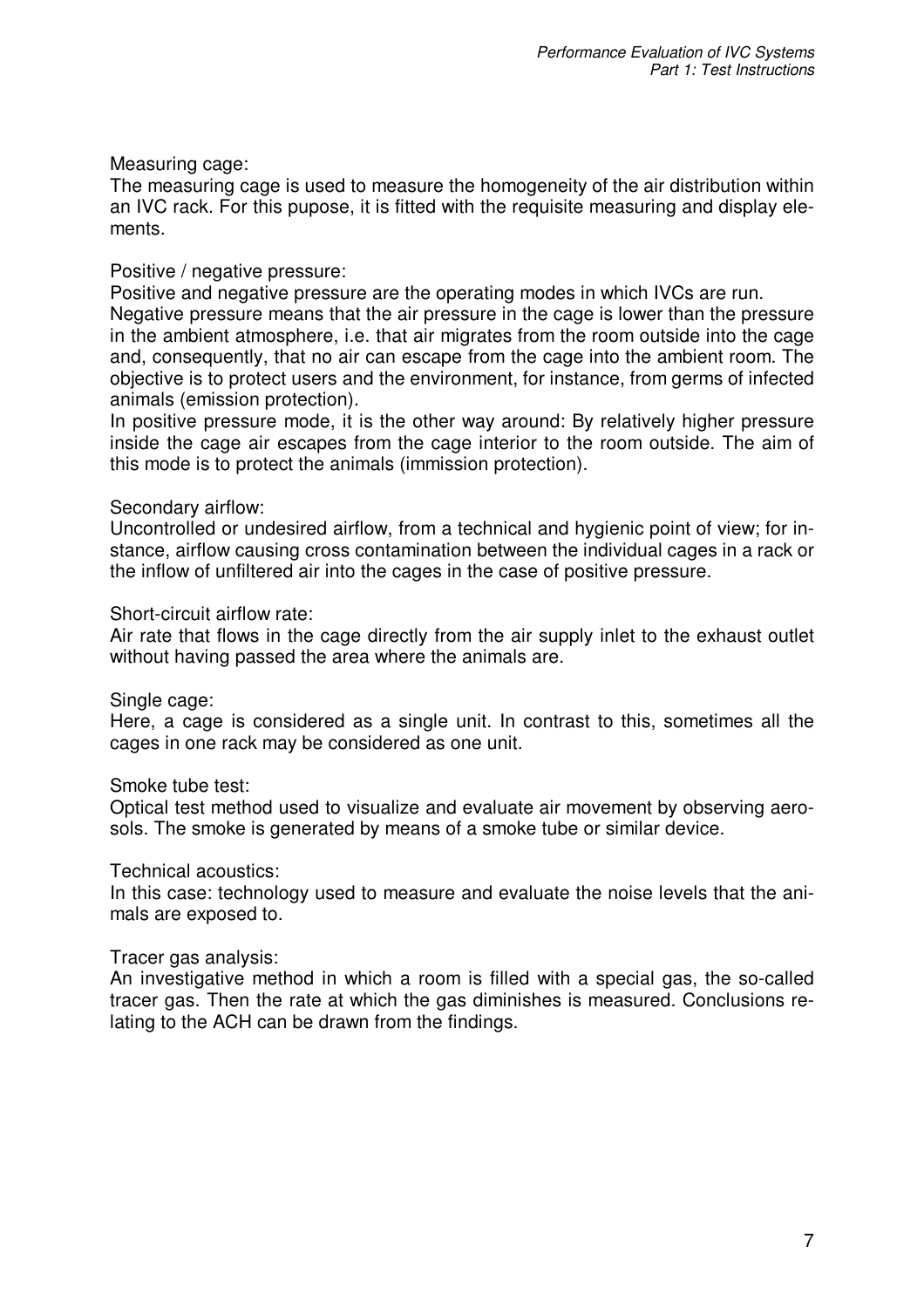# **4. Description of Ventilation System**

In the following, the technical ventilation parameters for the entire system are described, whereby a differentiation is made between the parameters for the (single) cage (4.1) and the parameters for the cage-rack (4.2).

## **4.1 Cage Ventilation Parameters**

This section describes the air conditions in a single cage. The interfaces to the cagerack are defined as the inflow und outflow openings / valves.

# **4.1.1 Laboratory Test Cage**

In order to determine the air conditions within a cage comparatively and unequivocally, a special laboratory test cage of this cage type is necessary. This cage is basically a standard cage. By drilling holes into the cage panels, it is possible to insert measuring sensors. These measuring sensors can read signals at various locations within the test cage. The position of the 5 measuring points per measuring level is defined as follows:



Notes on borehole positioning / shaping:

- 1. Three holes (on one level) are drilled into a side panel of the cage through which the measuring sensors are passed horizontally so that they can pick up the measurement signals at the intersection points (see top view).
- 2. To avoid misrepresentation of the actual conditions, the holes must be drilled in such a way that no air can flow between the measuring sensors and the holes. When measurements are being carried out at one hole, all the other holes must be sealed.
- 3. Measuring points that are covered by the food hopper or the drinking bottle holder are not valid. Where this is the case, it must be recorded in the measurement protocol.
- 4. When cage bases exceed a height of 180 mm, measurements must be carried out on a third level (150 mm); in cages with a lower height, two measuring levels are sufficient (at 50 mm and 100 mm).
- 5. Measurements should be performed with the drinking bottle installed in the holder. If this is not feasible, it must be recorded in the measurement protocol.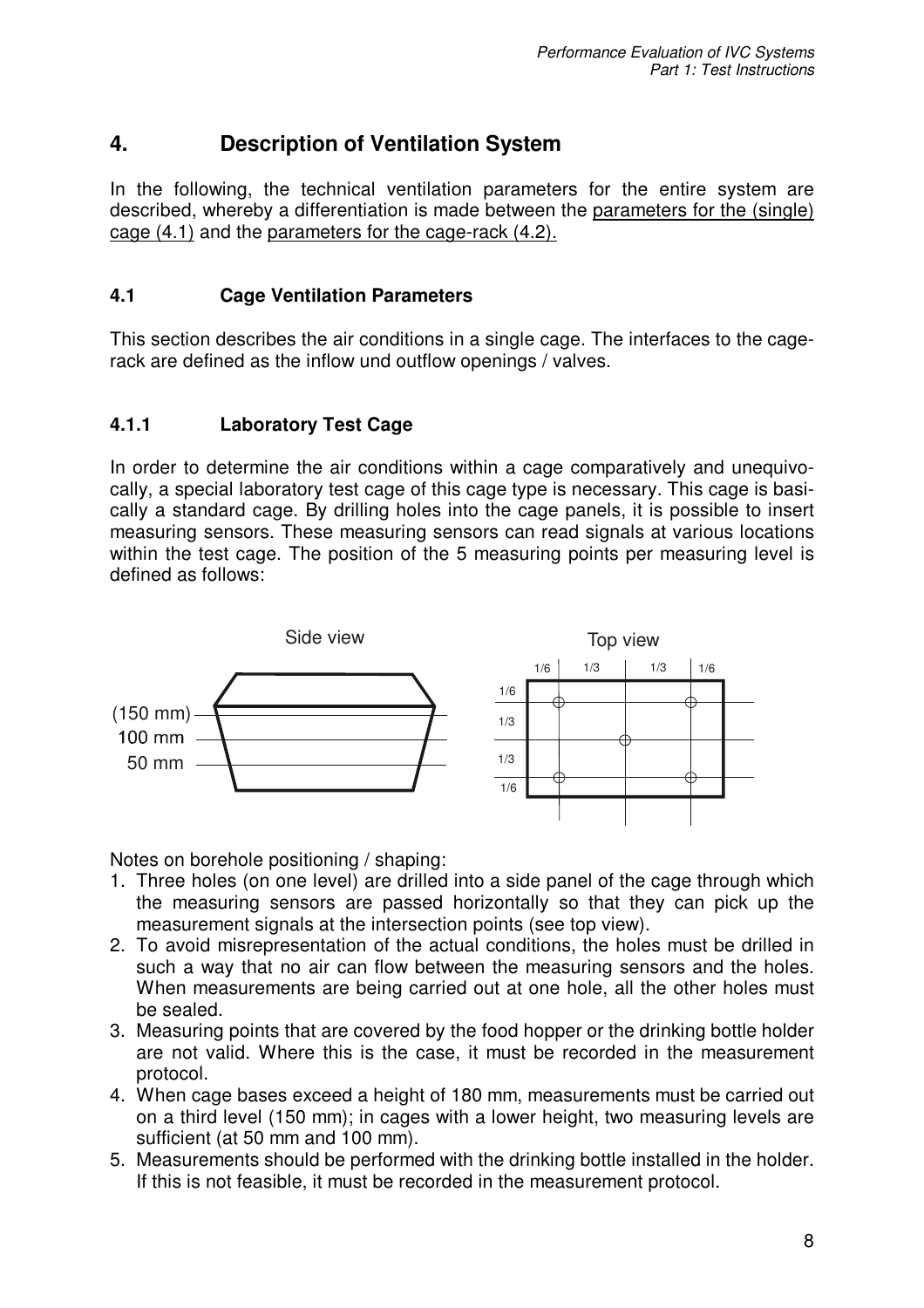# **4.1.2 Airflow Velocity**

## **4.1.2.1 Setup of Measuring Instruments and Methods**

To carry out the measurements, the laboratory test cage is set up as demonstrated in the following diagram:



according to reference method

This measurement setup is characterized as follows:

- 1. Ventilators (for simulation of positive or negative pressure mode)
- 2. Flow restrictors
- 3. Suitable volume flow measuring instruments
- 4. Measuring points for static pressure
- 5. Laboratory test cage
- 6. Measured parameter M, suitable for defining the airflow
- 7. Measuring point for differential pressure between cage interior and animal room

Measurement requirements:

The measurements must be carried out with the drinking bottle installed and without bedding or food.

Measuring method:

A suitable hot wire anemometer must be used for measuring. The measuring inaccuracy should not exceed  $\pm$  0.02 m/sec. The anemometer should have an integrated data recording function for storing the measured values and calculating the mean values. Alternatively, an equivalent external data recording function may be used.

Notes:

1. If the measurements are performed with a standard cage instead of a laboratory test cage, this will show whether the airflow in the laboratory test cage differs significantly from the airflow in the standard cage.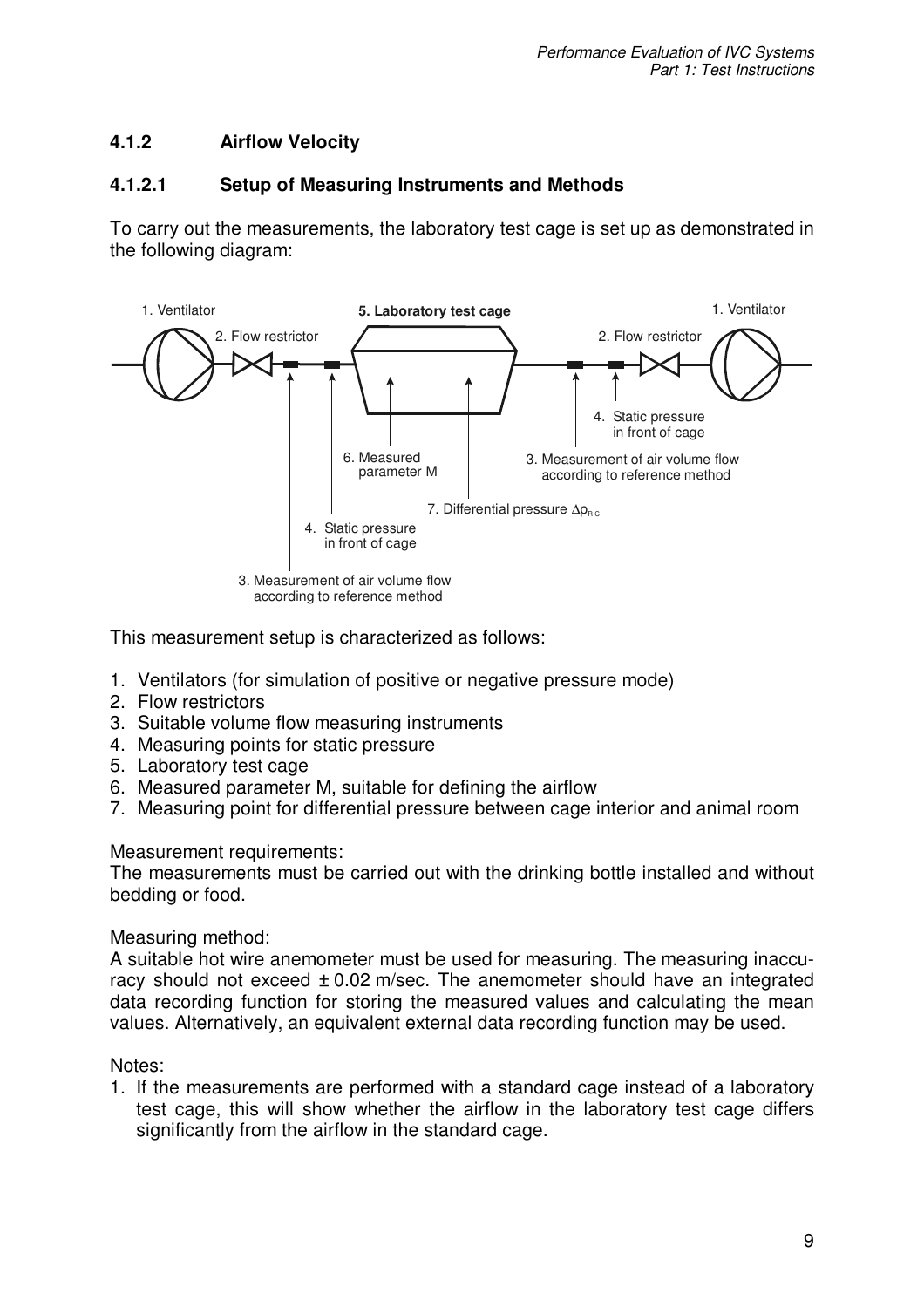2. Depending on the purpose of the measurements carried out, it can be of decisive importance whether the test cage in the measurement setup is connected in such a way that no leakage at all is possible at the connecting points, or whether the cage is connected as in every-day practice. For this reason, it must always be specifically stated whether the test cage connection was "completely leak-proof" or installed "as under normal operating conditions".

# **4.1.2.2 Measurement Evaluation and Limiting Values**

As many of the different IVC systems presently on the market utilize different principles of airflow, there are no generally applicable ACH values specifying the air velocity at which the measurements should be carried out. It is, therefore, recommended to proceed as follows:

Every manufacturer of IVC systems shall state the ACH range (minimal – middle – maximal) recommended for operation of his system. Subsequently, measurements for three ACH values shall be carried out:

- for the minimal ACH range,
- for the middle ACH range,
- for the maximal ACH range.

The evaluation (preferably presented in tabular form) has to show the air velocities for the three ACH values (minimal – middle – maximal) at the various measuring points.

The upper limiting value of air velocity is usually defined as the range exceeding 0.2 m/s, which is commonly perceived by the human as a draft. For this reason, at every measuring point on every measuring level, a velocity of 0.2 m/s should not be exceeded.

The evaluation must be complemented by an appropriate error analysis.

## **4.1.3 Differential Pressure**

The air quantities (respective ACH), the airtightness of the cage and the differential pressure differentials between the cage interior and the room outside the cage represent a triple-value set, where determination of the first two values usually determines the third value.

In contrast to the ACH which, as a variable parameter, can be directly increased or decreased linearly by alteration of the air quantities, the differential pressure between the cage interior and the animal room is usually the result of the ACH that has been set and the airtightness of the cage. In other words, the differential pressure is (in most cases) not set as a primary target value in order to read the resulting ACH, but rather the opposite procedure is followed, in which the air quantities are set by regu-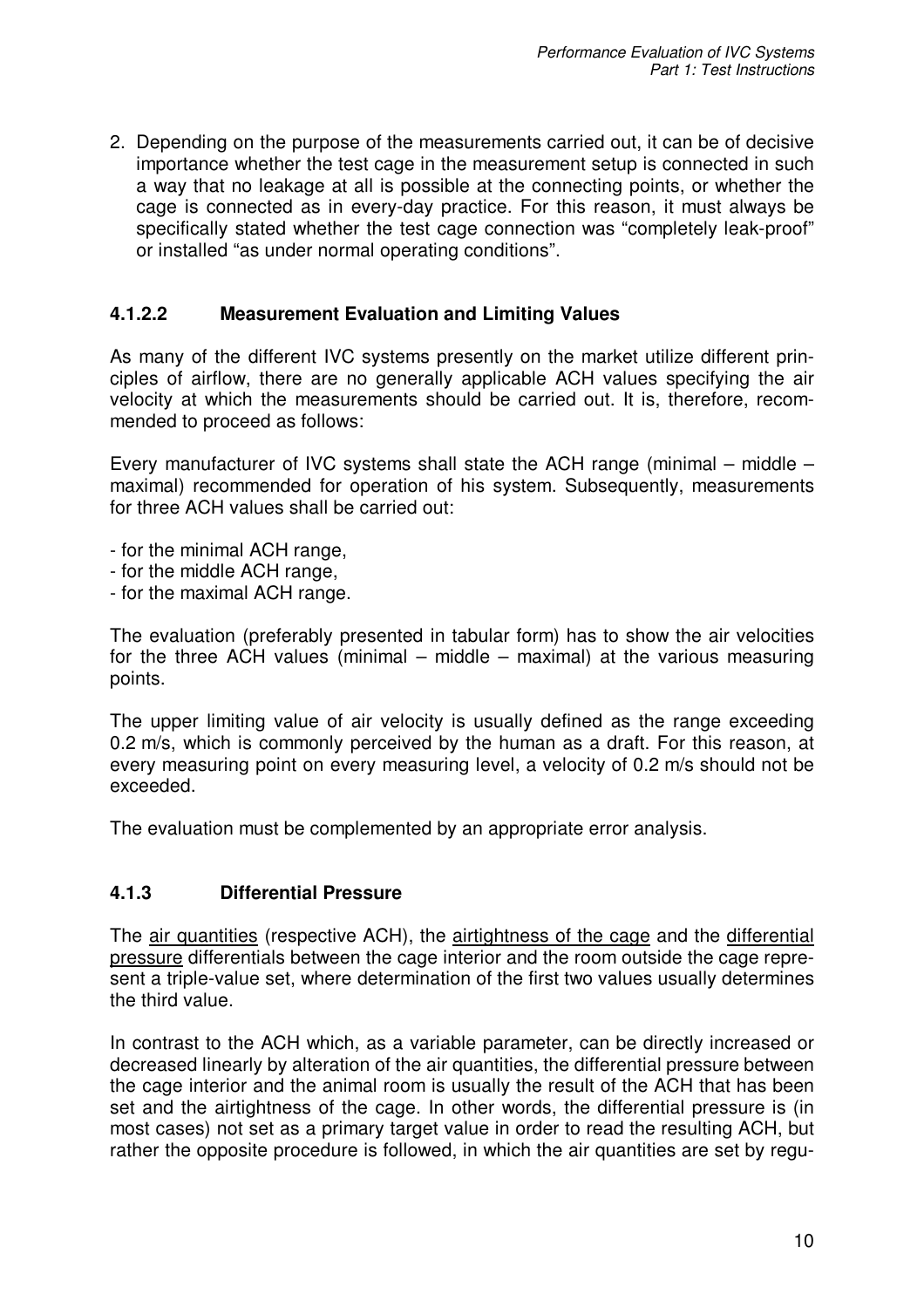lating the air supply and exhaust until the required ACH is achieved as well as the desired pressure conditions.

It is, therefore, important for a correct understanding of the methods described under 4.1.3.1 and 4.1.3.2, to observe the close relationship with point 4.1.2.

## **4.1.3.1 Setup of Measuring Instruments and Methods**

The measurement setup is identical to the setup described under 4.1.2. The measurement of the differential pressure is also illustrated under this point (in the diagram under no. 7).

The position of the measuring point in the cage is irrelevant for the measurement, as no (measurable) pressure gradients occur inside the cage. However, it must be ensured that only the static pressure is measured and that no dynamic components ("impact pressure") are included.

An appropriate measurement method should be used, for instance a piezoelectric transducer. The measurement inaccuracy should be lower than 5% of the maximum pressure and must not exceed 2 Pa.

## **4.1.3.2 Measurement Evaluation and Limiting Values**

The differential pressure values must be determined for all (ACH) cases in which the air velocity is measured.

The evaluation might also be documented in the air velocity table (see 4.1.2.2).

It is expected that the differential pressure range between –40 Pa and +40 Pa.

The evaluation must be complemented by an appropriate error analysis.

## **4.1.4 Local Air Exchange Rate**

## **4.1.4.1 Setup of Measuring Instruments and Methods**

The measurement of the local ACH rate is carried out in a test cage at the 5 measuring points on the lower measuring level (measuring level and points correspond to those under 4.1.1).

Measurement requirements:

The measurements must be carried out with the drinking bottle installed and without bedding or food. Measurements are performed for both operating modes (positive and negative pressure) with the three ACH rates stated by the cage manufacturer (see 4.1.2.2). At the same time, the differential pressure is determined according to 4.1.3.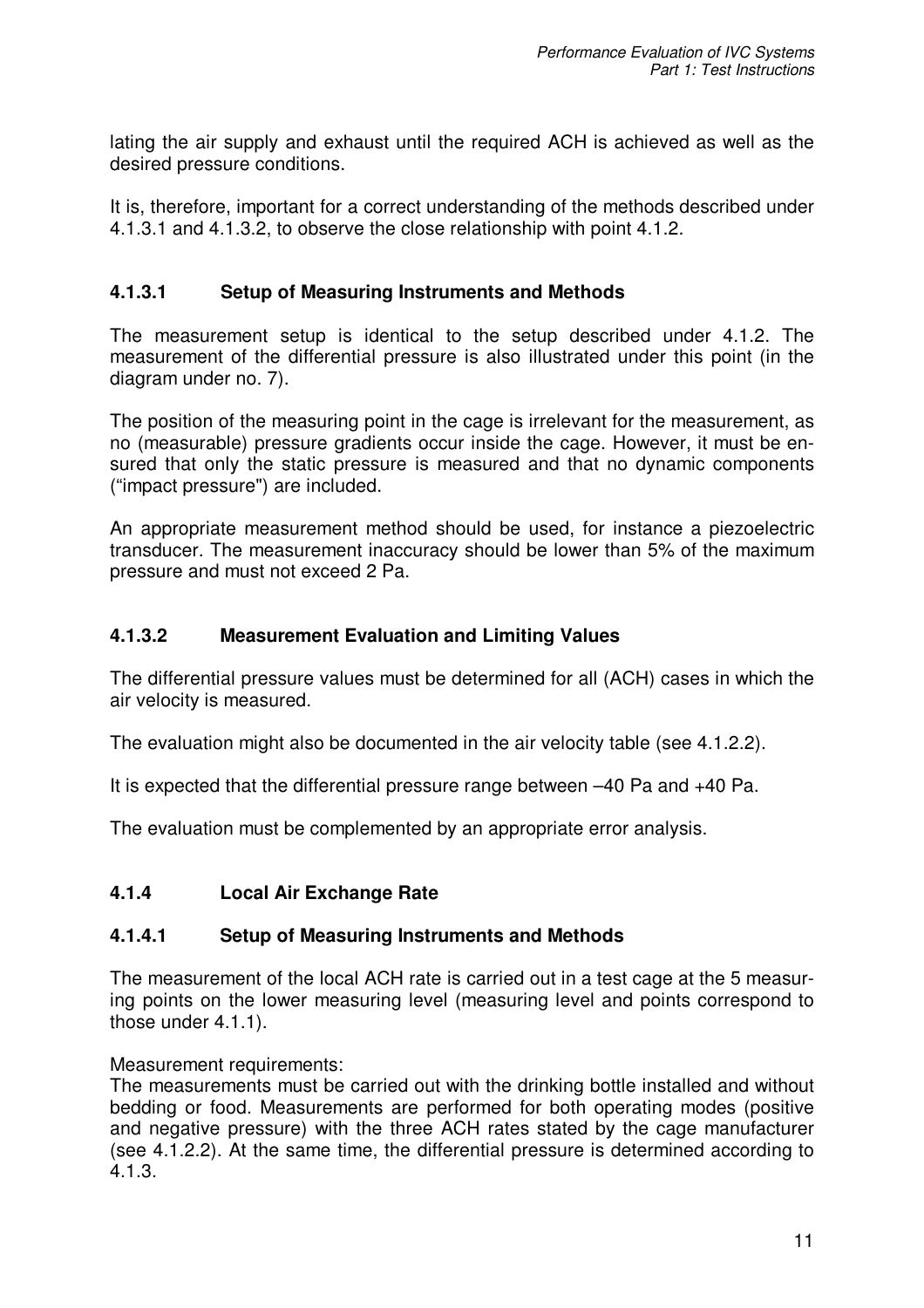Measuring method:

To set the ACH to the rates given by the manufacturer, a calibrated gasometer or an equivalent measuring method must be used.

To determine the local ACH rate, the concentration-decay method using a tracer gas must be applied. In this method, a tracer gas (such as  $N<sub>2</sub>O$ ) is injected into the cage and the abating concentration is measured over time at the individual measuring points. This measurement must be repeated three times.

# **4.1.4.2 Measurement Evaluation and Limiting Values**

In the case of an ideal mixture of the tracer gas with the air inside the cage, the volumetric content of the tracer gas decreases according to the following equation:

$$
\sigma_t = \sigma_{t=t_0} * e^{-nt} \tag{1}
$$

The ACH value n can then be calculated using the two measured values according to the equation of:

| $n = \frac{1}{\sqrt{1 - t_1}}$ |  | (2) |
|--------------------------------|--|-----|
| $t_2 - t_1$ $\sigma_{t=t_2}$   |  |     |

| n.                            | ACH rate in $h^{-1}$                                                           |
|-------------------------------|--------------------------------------------------------------------------------|
| t                             | Time when tracer gas sample was taken                                          |
| $\sigma_{\text{t}=\text{t}0}$ | Initial volumetric content of tracer gas at time of $t_0$ (start of injection) |
| $\sigma_{t=11}$               | Volumetric content of tracer gas at time of $t_1$                              |
| $\sigma_{t=t2}$               | Volumetric content of tracer gas at time of t <sub>2</sub>                     |

Subsequent to an appropriate conversion of the equation (1) (logarithmic calculus), the mean ACH value  $\bar{n}$  can be determined by means of a compensation calculation (linear regression) as the slope of the straight line of regression. This calculation can, for instance, be carried out using a spreadsheet program.

Uo to now no recommendable limiting values have been established for a permissible dispersion of the local ACH rates. Therefore the standard deviation has to be indicated. The evaluation must be complemented by an appropriate error analysis.

# **4.1.5 Short-circuit Airflow**

## **4.1.5.1 Setup of Measuring Instruments and Methods**

The proportion of short-circuit airflow is measured immediately behind the air exit point using the tracer gas method.

Measurement requirements and methods: see 4.1.4.1.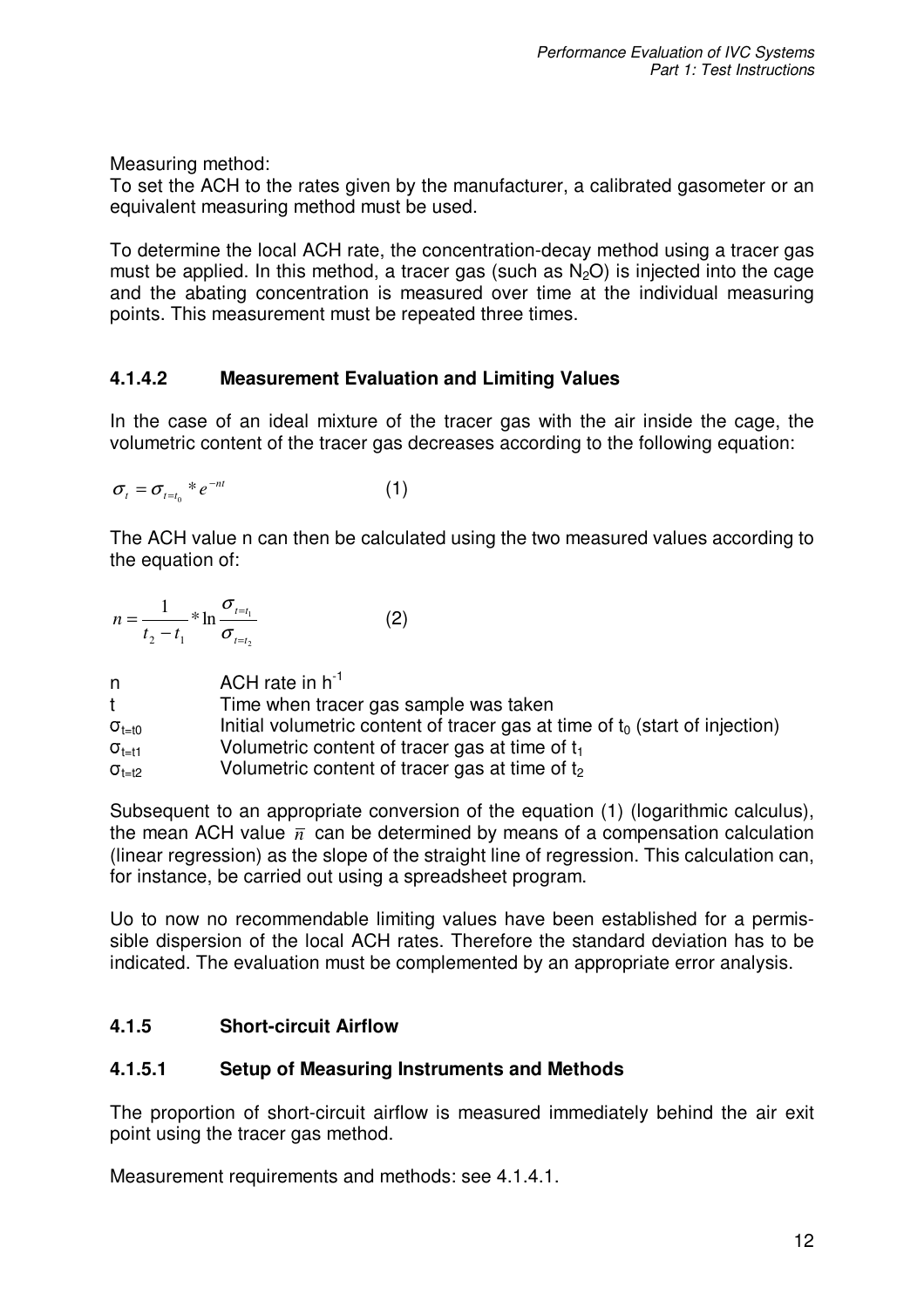# **4.1.5.2 Measurement Evaluation and Limiting Values**

The proportion of short-circuit airflow is determined by analyzing the graph of the abating concentration. Evaluation of the graph is carried out as described under 4.1.4.2.

The highest permissible short-circuit airflow proportion is 10%. The evaluation must be complemented by an appropriate error analysis.

## **4.1.6 Inleakage**

# **4.1.6.1 Setup of Measuring Instruments and Methods**

The inleakage rate can be defined as follows:

*supply air volume intentional inleakage volume (entering) In case of positive pressure* :

Positive pressure: Intentional inleakage volume = supply volume minus exhaust volume

*exhaust air volume intentional inleakage volume (leaving) In caseof negative pressure* :

Negative pressure: Intentional inleakage volume = exhaust volume minus supply volume

The inleakage can be determined by a comparison of supply and exhaust air volumes. The test is carried out with 10 cages taken from current production.

## Measurement requirements:

To achieve the same conditions as in the cage-rack, the cages must be installed in a single cage slot under the same conditions as in the cage-rack (guide runners, holding brackets, air supply and extraction connections, holding pressure on seals etc.) so that the same level of airtightness / leakage as in the cage-rack is ensured at the connecting points.

Setup of measuring instruments: see diagram in 4.1.2.1.

Further measurement requirements: see 4.1.4.1.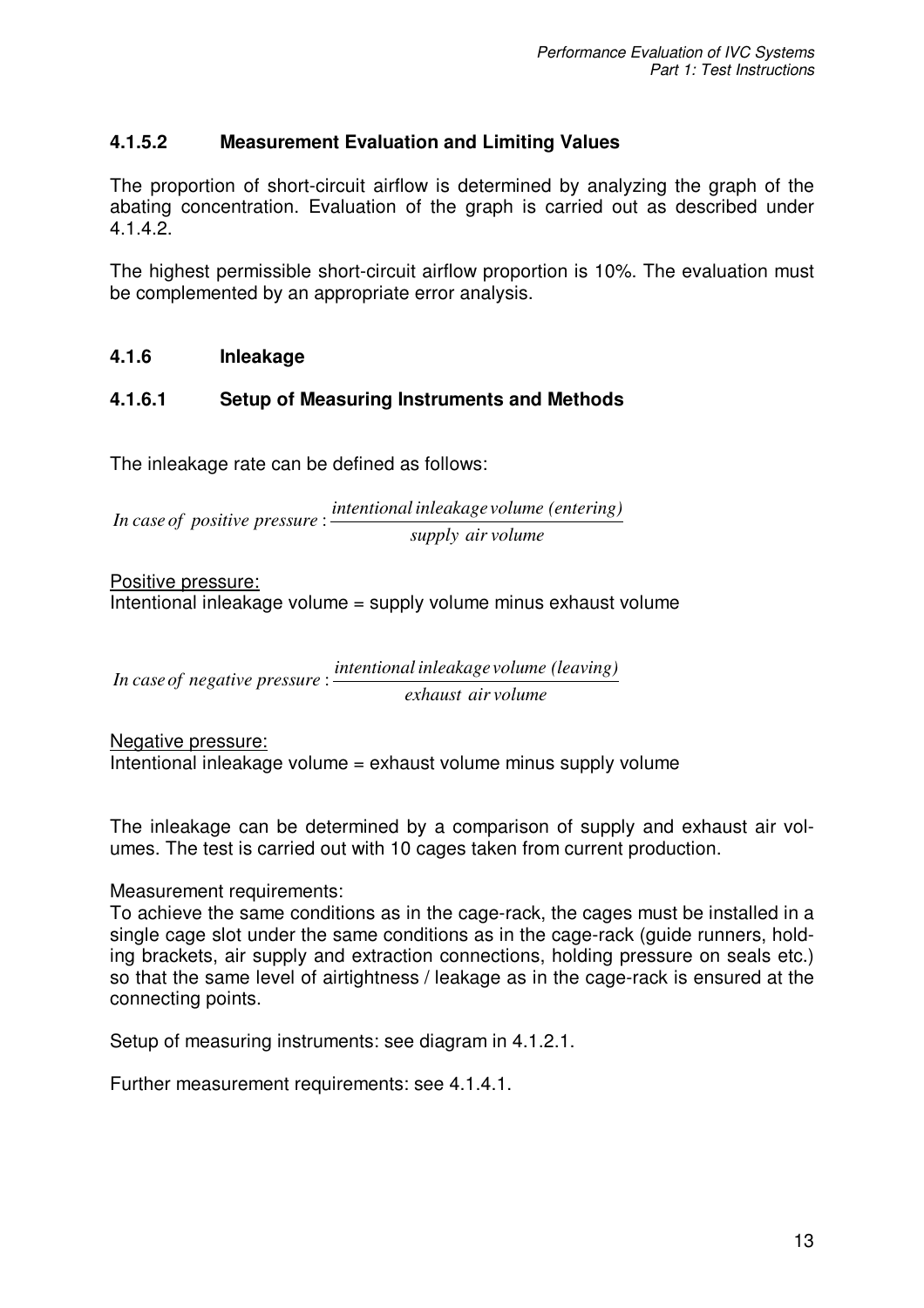# **4.1.6.2 Measurement Evaluation and Limiting Values**

The inleakage rate can be calculated following the definitions in 4.1.6.1.

Up to now limiting values have not been established. The evaluation must be complemented by an appropriate error analysis.

## **4.2 Cage-Rack Ventilation Parameters**

## **4.2.1 Measuring Cage**

The air exchange rate in the cage – positioned at different locations on the cage-rack – is determined using a measuring cage. This measuring cage is set up to ensure that the air exchange rate can be determined at the different positions on the cagerack without any feedback effects. For calibration of the measuring cage, the cage must be sealed airtight (no leakage at air inlets and outlets) and configured as shown in the following diagram:



This measurement setup is characterized as follows:

- 1. Ventilators (for simulation of positive respective negative pressure method)
- 2. Flow restrictors
- 3. Suitable volume flow measuring instruments
- 4. Measuring points for static pressure
- 5. Measuring cage
- 6. Measured parameter M, suitable for defining the airflow
- 7. Measuring point for differential pressure between cage interior and animal room

In order to apply the measuring cage results to the standard cages, it must first be proven that the instruments fitted in the measuring cage did not have any undesired feedback effects on the airflow conditions. Absence of feedback is proven by com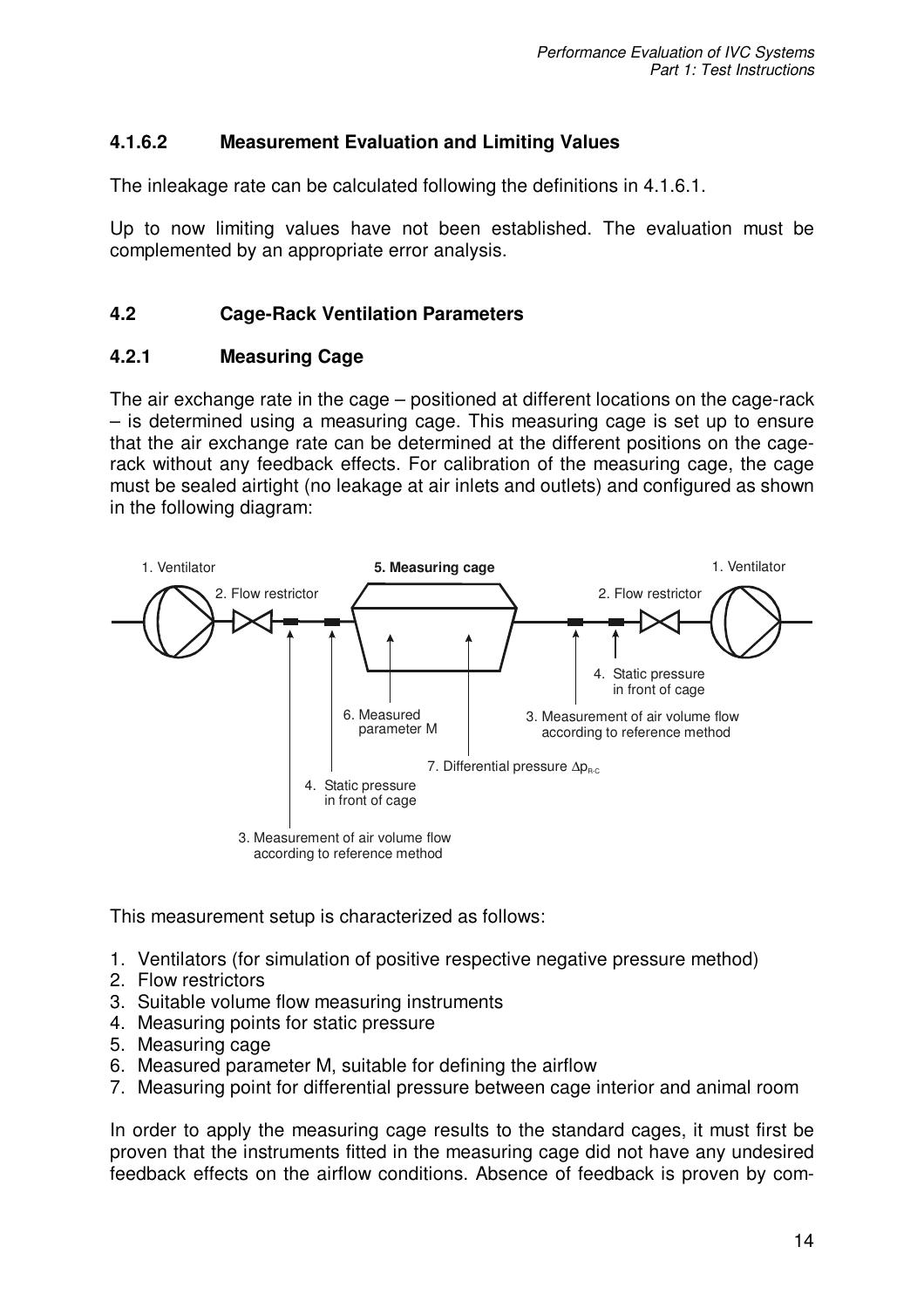parison of the static pressures in the measuring cage and the standard cages. Calibration is carried out in both operating modes (positive and negative pressure) at an ACH rate of 0.5 times the minimum ACH to 1.5 times the maximum ACH rate (according to the manufacturer recommendations, see 4.1.2.2). For each operating mode measured, a calibration function (formula, graph, table) must be specified.

### Note:

If measuring cages are used in laboratory animal care facilities to evaluate air conditions in cage-racks, it must be taken into consideration that measuring cages – in contrast to cages with animals inside – will maintain their airtightness constantly, as they are not subject to changes caused by external influences like washing, autoclaving and use.

## **4.2.2 Distribution of Differential Pressure over Cage-Rack**

### **4.2.2.1 Setup of Measuring Instruments and Methods**

The differential pressure between cage and room is usually measured via the opening for the drinking bottle. Normally, a standard drinking bottle with an opening on the bottom of the bottle and a fitting for a flexible tube is used. The tube is connected to the pressure-measuring instrument. As an alternative, a device that simulates the drinking bottle may also be used. The pressure-measuring instrument must be inserted through the opening into the cages at each cage location of a completely filled cage-rack, and the differential pressure measured in the cages must be documented.

If a cage system without an opening for an external bottle is used, then a standard cage with a fitting for a flexible tube must be used for connecting the pressuremeasuring instrument. This cage is slotted into every single cage position of an otherwise full rack. However, it must be noted, that – using this measuring method – the dispersion of cage manufacturing tolerances is not taken into account.

The influence of empty cage positions in the rack must also be documented. For this purpose, the manufacturer must state the number of cages that can be simultaneously removed vertically and/or horizontally. For partially empty racks, the differential pressure distribution must then be documented.

### Measurement requirements:

The measurements must be carried out without bedding and food. Measurements are performed for both operating modes (positive and negative pressure) with the three ACH rates stated by the cage manufacturer (see 4.1.2.2).

#### Measuring method:

Measurements are usually carried out with a piezoelectric transducer. The measurement inaccuracy should be lower than 5% of the maximum differential pressure and must not exceed 2 Pa.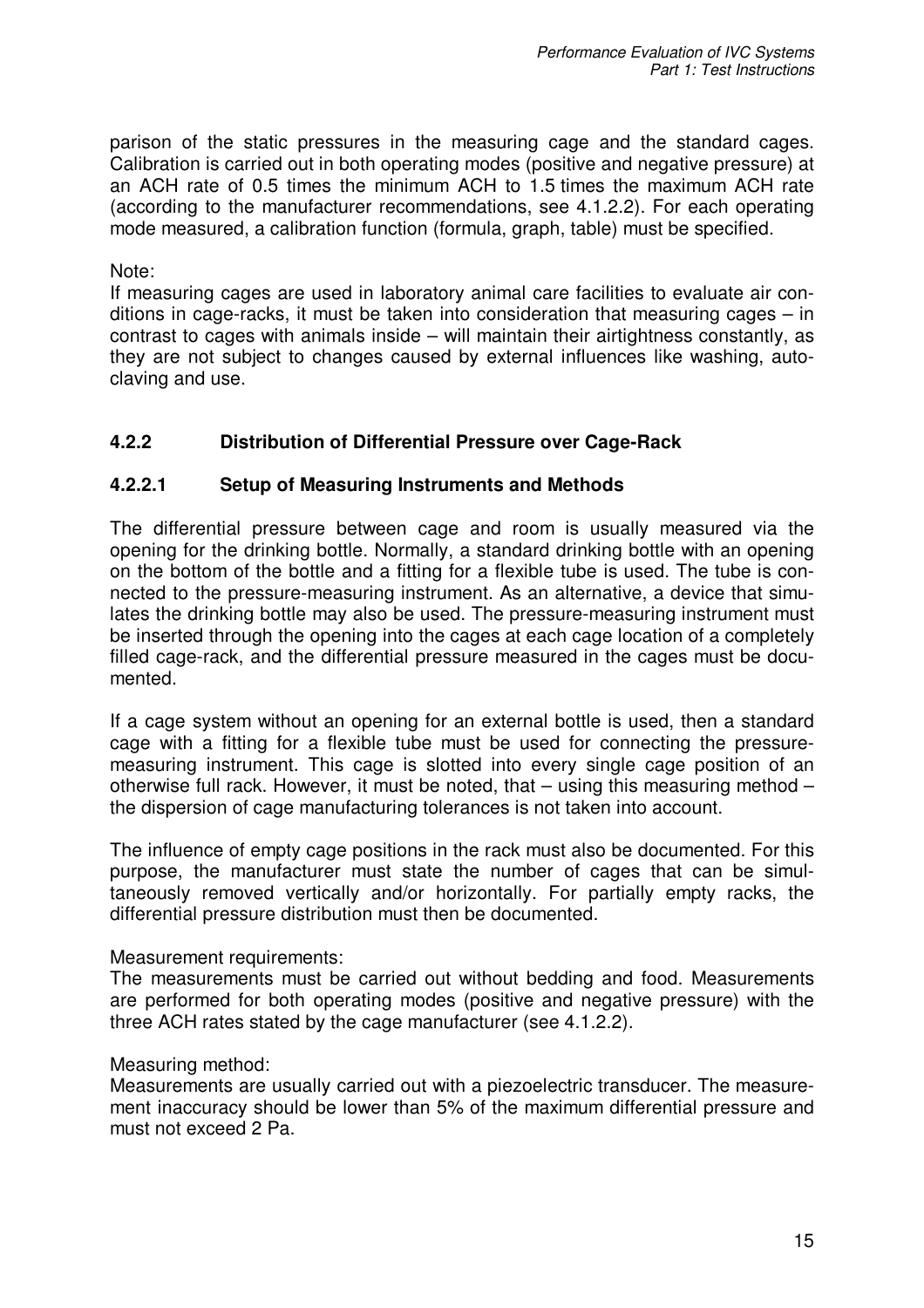# **4.2.2.2 Measurement Evaluation and Limiting Values**

For evaluation purposes, the following homogeneity specification applies:

The absolute amount of the mean value of  $\Delta p_{R,C}$  must be greater than 1.2 x the absolute amount of the difference of  $\Delta p_{R-C max.} - \Delta p_{R-C min.}$ ,

i.e.:  $\Delta p_{\scriptscriptstyle R-C_{\scriptscriptstyle mean}} \geq 1.2 * | \Delta p_{\scriptscriptstyle R-C_{\scriptscriptstyle \rm max}} - \Delta p_{\scriptscriptstyle R-C_{\scriptscriptstyle \rm min}}$ 

The following limiting values apply:

Positive pressure range  $\Delta p_{R-C \text{ mean}} < 40 \text{ Pa}$ Negative pressure range  $\Delta p_{\text{B-C mean}} > -40$  Pa

The evaluation also includes an appropriate comparison of the measured values of the full rack with the partially empty rack.

For this purpose, the following must be observed:

Measurements carried out with drinking bottles (or similar) return results in which the dispersion includes both: the leakage of the single cages and the divergence of the pressure distribution over the cage-rack.

In contrast to this, measurements with the above-mentioned cage only deliver a result for the non-homogeneity of pressure distribution in the cage-rack.

The evaluation must be complemented by an appropriate error analysis.

# **4.2.3 Distribution of Air Exchange Rates over Cage-rack**

## **4.2.3.1 Setup of Measuring Instruments and Methods**

In order to measure the distribution of the air exchange rate over the cage-rack, a measuring cage is calibrated according to 4.2.1. In a full cage-rack, for each cage position a standard cage is exchanged for this measuring cage and the air exchange rate is measured.

Measurement requirements:

The measurements must be carried out without bedding and food. Measurements are performed for both operating modes (positive and negative pressure) with the three ACH rates stated by the cage manufacturer (see 4.1.2.2).

Measuring method:

Measurement is performed using a method without feedback effects (see 4.2.1).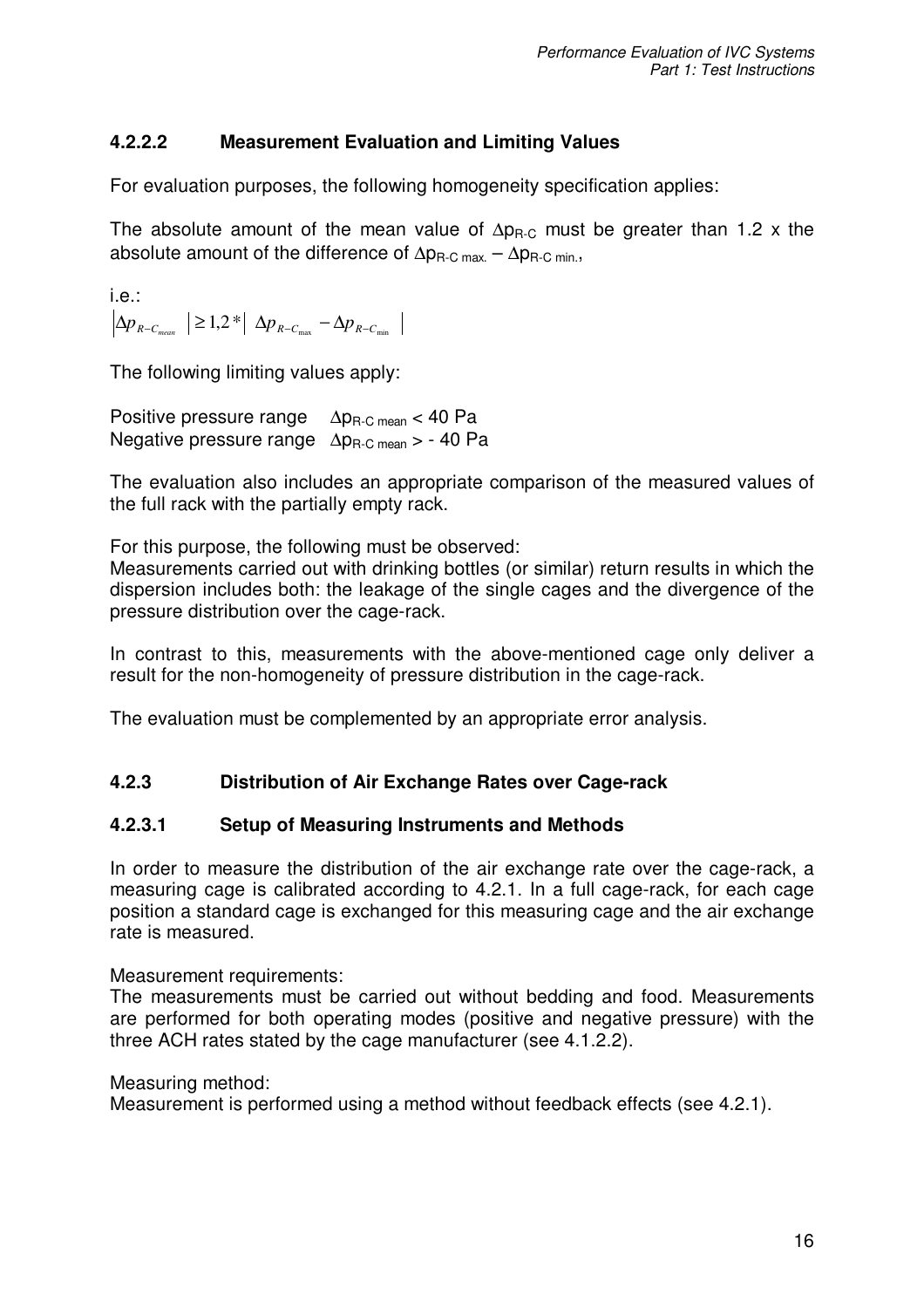# **4.2.3.2 Measurement Evaluation and Limiting Values**

The lowest ACH value must be greater than 0.85 x ACH mean value.

 $ACH_{min} > 0.85 * ACH_{mean}$ 

The highest ACH value must be less than 1.15 x ACH mean value.

 $ACH_{\text{max}} < 1,15*ACH_{\text{mean}}$ 

Evaluation must show (preferably in tabular form) the ACH values for the different positions of the cages.

The evaluation must be complemented by an appropriate error analysis.

## **4.2.4 Inleakage of Cage-Rack**

## **4.2.4.1 Setup of Measuring Instruments and Methods**

In conformity with the specifications for single cages (see 4.1.6.1), the inleakage rates for cage-racks are defined as follows:

*supply air volume intentional inleakage volume (entering) In case of positive pressure* :

Positive pressure: Intentional inleakage volume = supply volume minus exhaust volume

*exhaust air volume intentional inleakage volume (leaving) In caseof negative pressure* :

Negative pressure: Intentional inleakage volume = exhaust volume minus supply volume

Analogous to the measurement setup in 4.1.2.1, a cage-rack filled with cages from current production is connected, both on the air supply as well as on the air exhaust, to a ventilator with a flow restrictor and a suitable volume flow measuring device. The connections to the cage-rack should be airtight, i.e. preventing any possibility of secondary airflow.

Measurement requirements:

The measurements must be carried out without bedding and food. Measurements are performed for both operating modes (positive and negative pressure) with the three ACH rates stated by the cage manufacturer (see 4.1.2.2).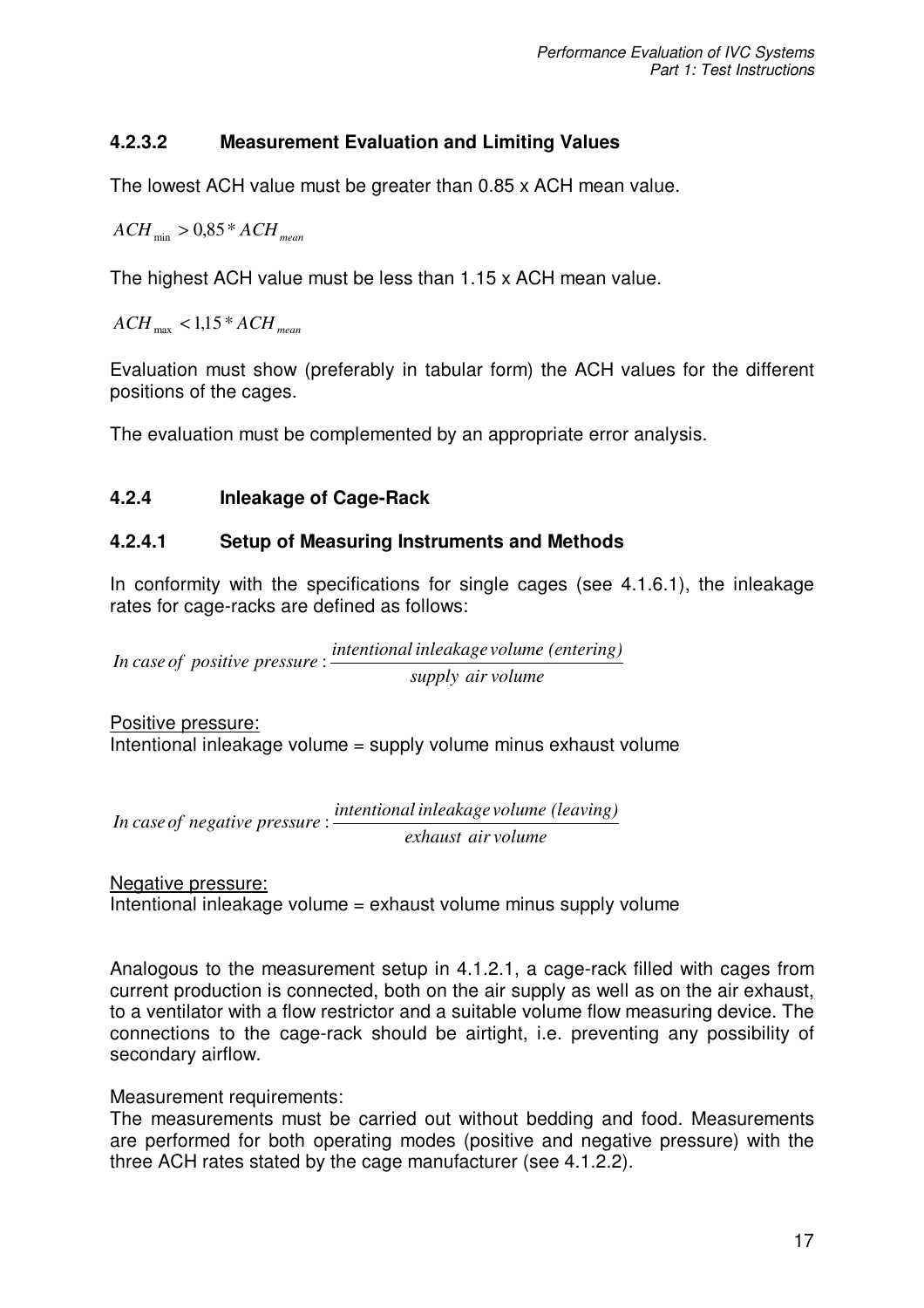Measuring method:

Measurement is carried out analogously to 4.1.2.1. However, instead of the laboratory test cage, the cage-rack is used.

# **4.2.4.2 Measurement Evaluation and Limiting Values**

The inleakage rate of the filled cage-rack can be calculated as follows:

*supply volume supply volume exhaust volume In caseof positive pressure* − :

*exhaust volume exhaust volume supply volume In case of negative pressure* − :

The limiting values result from the following plausibility consideration:

The average inleakage rate of the single cages (see 4.1.6) should correspond to the leakage rate of the cage-rack taking the error tolerances into consideration.

# **4.2.5 Secondary Airflow**

## **4.2.5.1 Setup of Measuring Instruments and Methods**

On principle, the following three types of secondary airflow are differentiated:

- a) The sucking of ambient air between the connected cage and the rack ("water-jet pump").
- b) The sucking of ambient air via the air inlet openings into the rack when one or more cages have been removed ("open air inlet valve").
- c) Air flow from cage to cage ("cross-contamination").

The evaluation of secondary airflow effects must be carried out by checking case b), proceeding as follows:

The cage-rack is operated in positive pressure mode. At the lowest ACH rate specified by the manufacturer (see 4.1.2.2), initially only one cage is removed to check visually whether smoke is being sucked into the open air inlet valve (smoke tube test). Subsequently, the maximum permissible number of cages – that, according to manufacturer specifications, may be removed vertically and/or horizontally – is taken out of the rack, and the check is then repeated at each uncovered air inlet opening.

## **4.2.5.2 Measurement Evaluation and Limiting Values**

It must be documented, whether the ambient air is subject to a pulling effect via the air inlet openings.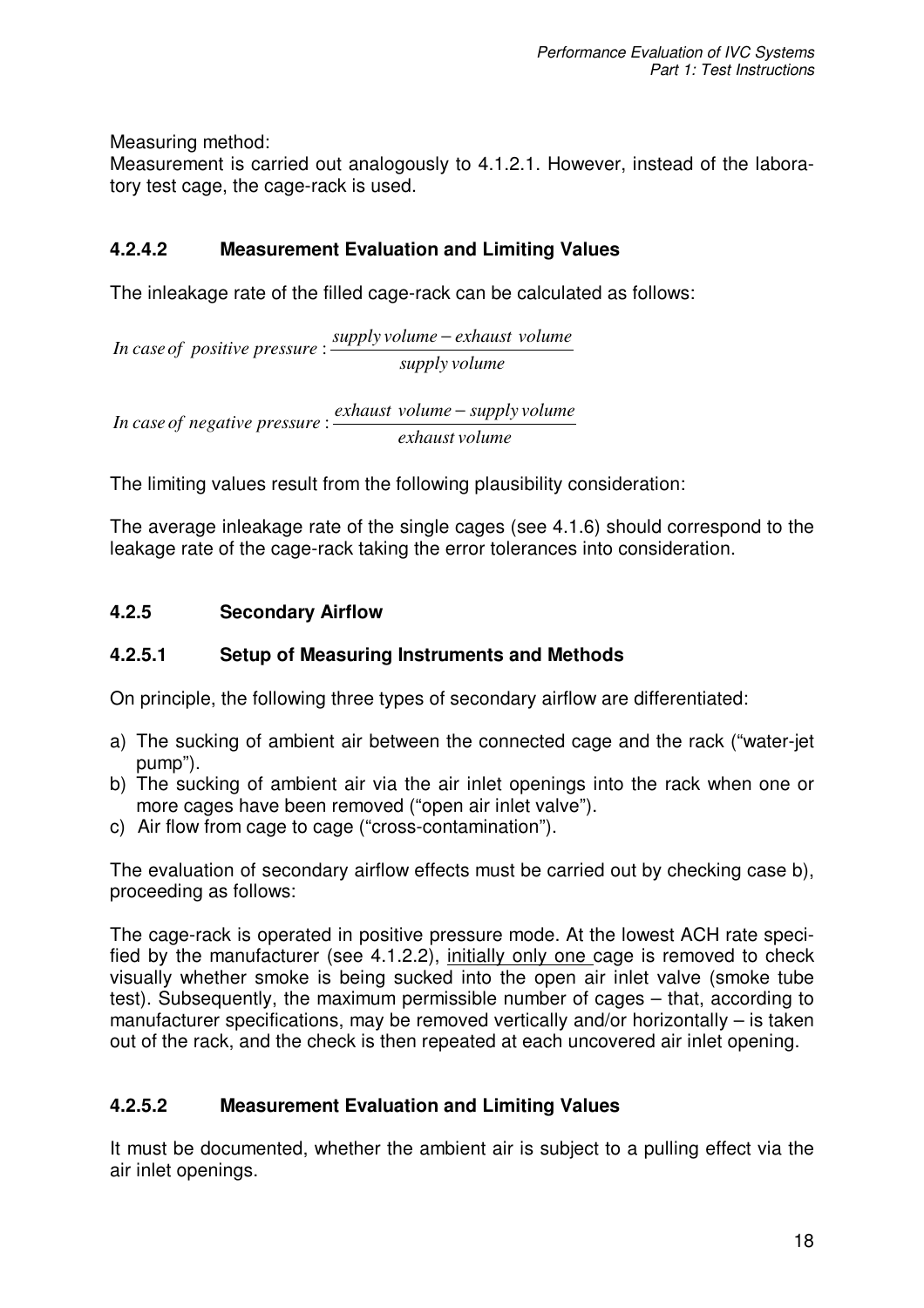Note:

At present it seems that an explicit, not exclusively visual evaluation for case b) or further-reaching conclusions concerning cases a) and c) are only possible with a considerable amount of technical effort.

# **5. Climatic Paramters: Air Temperature and Humidity**

The climatic conditions in the cage are dependent on the climatic conditions of the surrounding room and the air supply of the cage-rack, respectively. An additional warmth can be imported by means of the air supply through the ventilation unit. This parameter must be investigated. To do so, the temperature difference between the room and the cage interior must be measured.

The measurement inaccuracy of the temperature-measuring instrument should not exceed 0.5 K.

# **6. Filter Systems Specifications**

The specifications for the preliminary and HEPA filters must be presented in compliance with DIN EN 779 or DIN EN 1822, as applicable.

# **7. Acoustics Parameters**

To investigate the acoustic properties of the cage, it is necessary to examine it independently of the noise generated by the external air supply system. To this end, the cage must be acoustically isolated by appropriate measures at the air supply and exhaust interfaces of the cage-rack so as to ensure that no acoustic influences can affect the interior noise level of the cage.

A separate consideration of the combined system formed by "ventilation unit and cage-rack" is provided in *Appendix B***.**

# **7.1 Noise**

## **7.1.1 Setup of Measuring Instruments and Methods**

Measurement setup:

In order to determine the noise conditions within a cage comparatively and unequivocally, a special acoustic test cage of this cage size is required. This cage is basically a standard cage type. By drilling holes into the front panel of the cage, it is possible to insert microphones into the cage. These measuring devices can record acoustic signals at various locations within the cage. As the behavior of the animals must be taken into consideration when selecting the measuring points, the measurements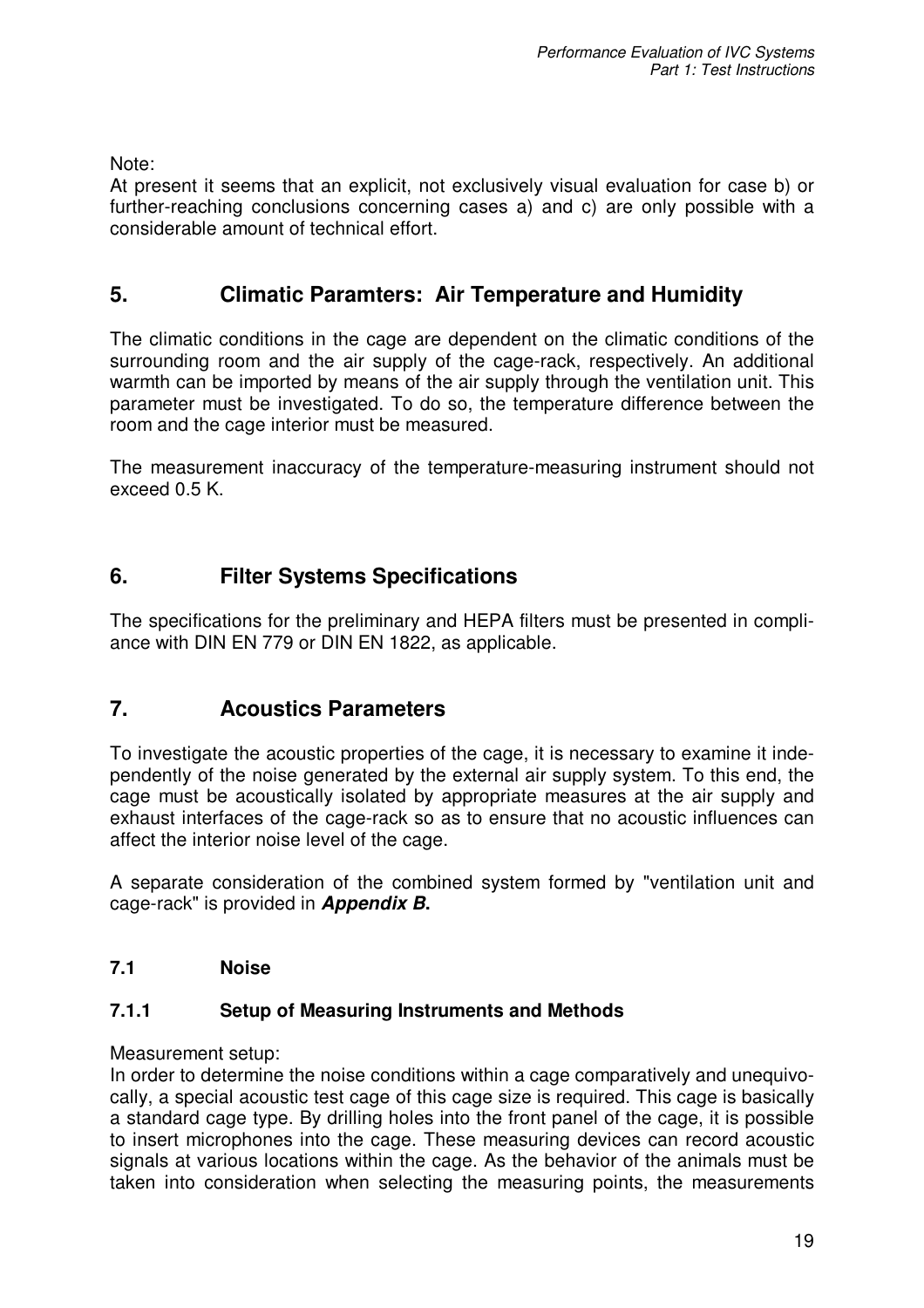should be carried out predominantly in the preferred hiding places of the animals which are normally in the cage corners.

The position of the 5 measuring points in the measuring level is defined as follows:



Notes on borehole positioning / shaping:

- 1. Three holes are drilled into the front panel of the cage through which the microphone is passed horizontally so that it can pick up the measurement signals at the points of intersection (see top view).
- 2. To avoid misrepresentation of the actual conditions, the holes must be drilled in such a way as to prevent an airflow between the measuring sensor and the hole as this could impair cage acoustics. Additionally, when measurements are being carried out at one particular hole, all the other holes must be acoustically sealed.
- 3. The measuring level of three holes must be provided at a height of 50 mm.
- 4. Measurements must be carried out with the drinking bottle installed. If this is not feasible, it must be recorded in the measurement protocol.

### Measurement requirements:

The measurements must be carried out with the drinking bottle installed and without bedding or food. Measurements are performed for both operating modes (positive and negative pressure) with the three ACH rates stated by the cage manufacturer (see 4.1.2.2).

### Measuring positions in the cage-rack:

Measurements are carried out by means of the acoustic test cage in at least three positions of the cage-rack, where the first position must be located directly at the air supply inlet, the second at the outlet. The third position must be located in the middle of the rack. The position of the measuring points must be clearly described in the measurement protocol.

### Measuring method:

The measuring method used must be adapted to the threshold of audibility of the mouse and must be able to detect reliably noise levels in a frequency range of 50 Hz to 60 kHz.

It must be possible to perform a simultaneous, unweighted measurement of thirdand octave-spectrums. The values measured must be electronically recorded and presented in the measurement protocol in tabular and graphic form.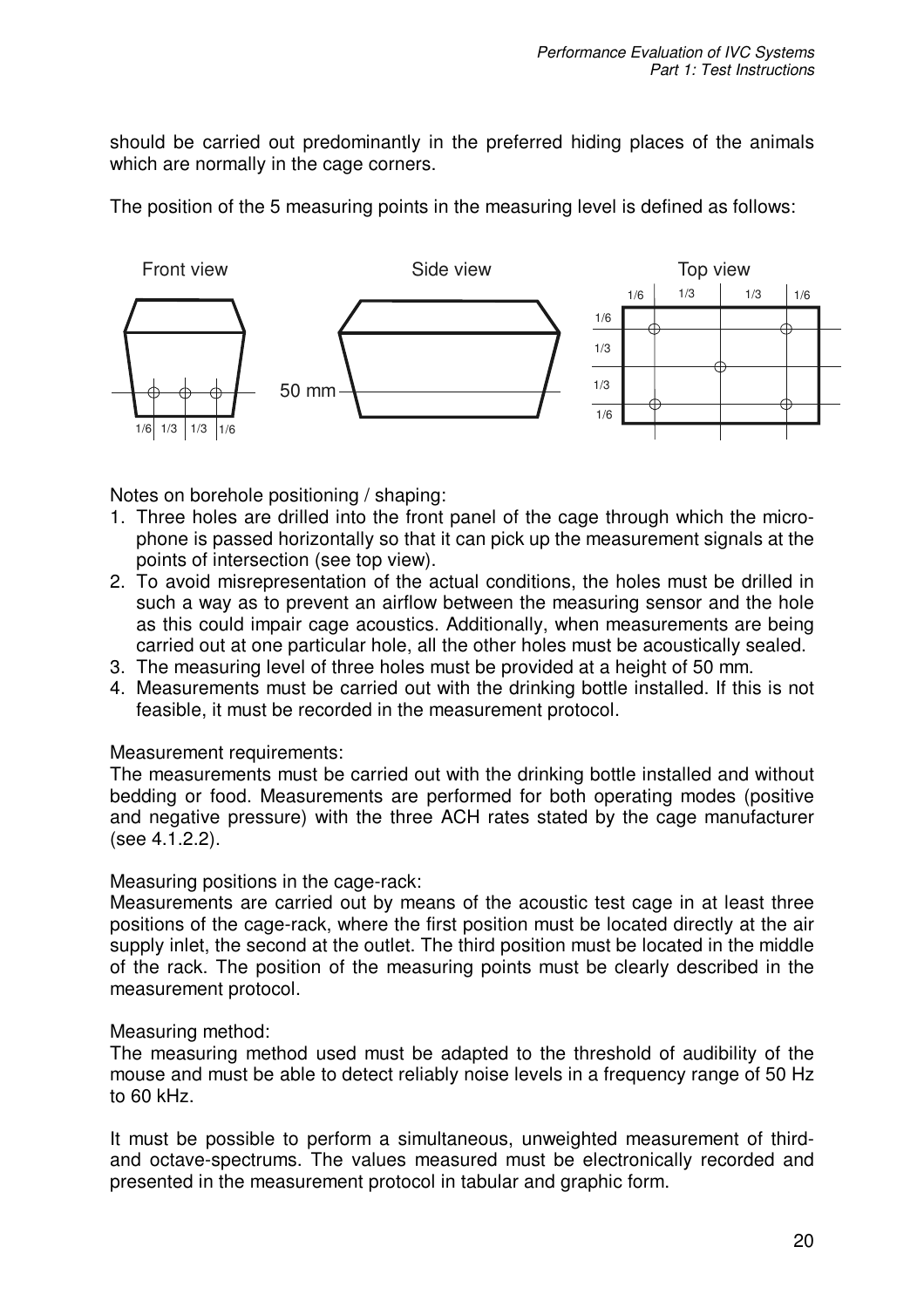## **7.1.2 Measurement Evaluation and Limiting Values**

In the literature the relevant threshold of audibility for mice are given as follows: the threshold curves show maximum sensitivity between 15 kHz and 20 kHz, whereas the threshold for individual animals lies between 0 and 5 dB. A second significant level of maximum sensitivity occurs at 50 kHz with a threshold between 15 and 20 dB. At 60 kHz the threshold is between 30 and 35 dB.

If necessary, the hearing thresholds of other relevant rodents must be taken into consideration. The measured values must be presented in the measurement protocol in such a way as to allow a comparison of the measured values with the threshold curves of the relevant rodents.

## **7.2 Solid-borne Noise**

A laboratory test relating to solid-borne noise is only possible in combination with an ventilation unit.

## **7.2.1 Setup of Measuring Instruments and Methods**

Measurement setup:

Measurement is carried out by means of triaxial acceleration sensors installed on the floor inside the acoustic test cage (in the middle, near the front and near the back panels). The triaxial acceleration sensors measures the vibration in the cage interior at the three coordinates simultaneously and independently of each other.

### Measurement requirements:

The measurements must be carried out with the drinking bottle installed and without bedding or food. Measurements are performed for both operating modes (positive and negative pressure) at the three ACH rates stated by the cage manufacturer (see 4.1.2.2).

### Measuring positions in the cage-rack:

Measurements are carried out by means of the acoustic test cage in at least three positions of the cage-rack, where the first position must be located directly at the air supply inlet, the second at the outlet. The third position must be located in the middle of the rack. The position of the measuring points must be clearly described in the measurement protocol.

### Measuring method:

The solid-borne noise is measured with triaxial acceleration sensors. As measured variable the oscillation velocity at the three room coordinates is used. The measuring range of the triaxial acceleration sensors should cover the range from 3 Hz to 10 kHz.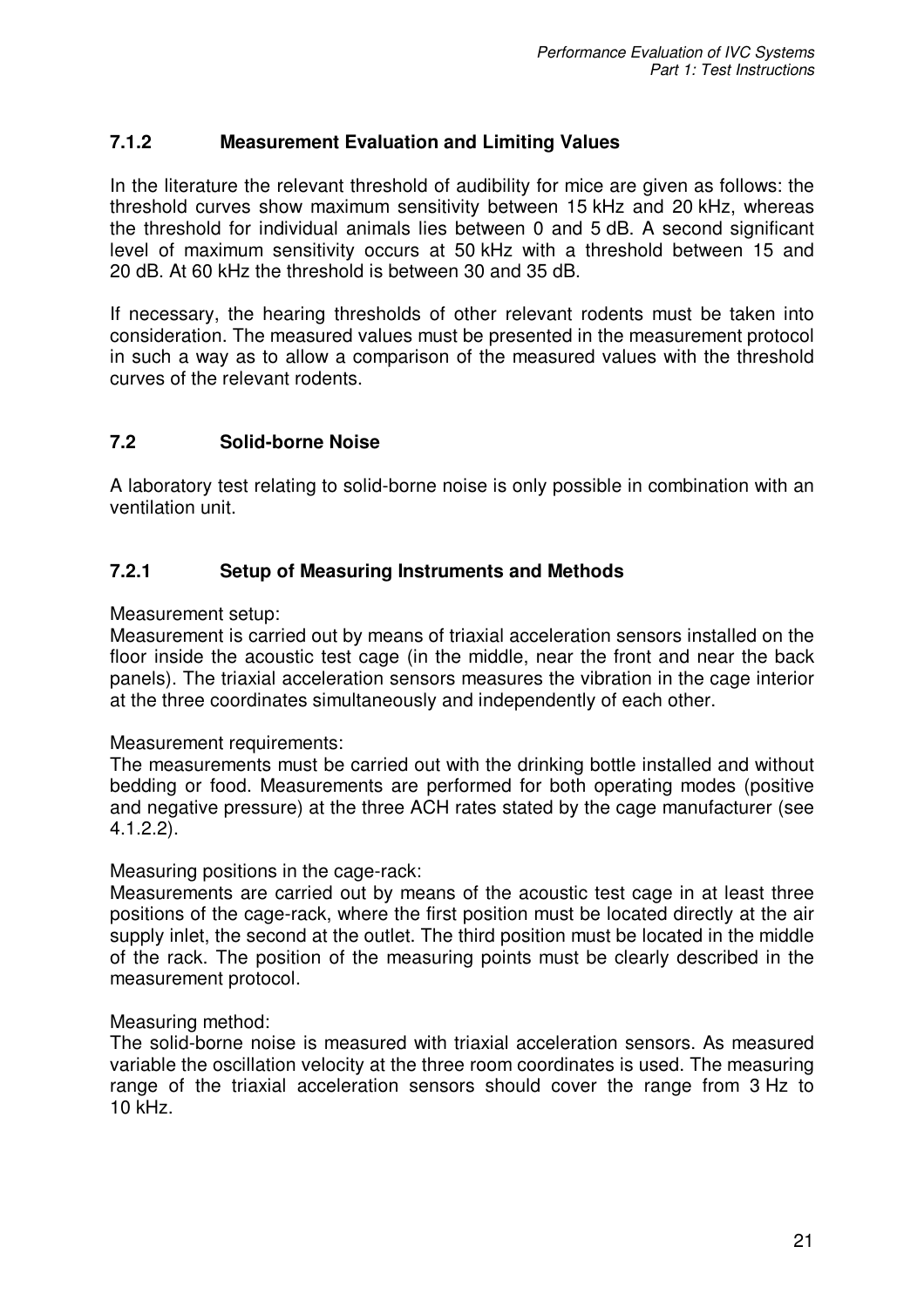## **7.2.2 Measurement Evaluation and Limiting Values**

The measured values must be presented in the report in tabular and graphic form, including reference quantity and measuring inaccuracy.

# **8. Error messages**

Due to its vital importance for the survival of the animals, the volume flow must be monitored. Monitoring of the differential pressure  $\Delta p_{(E-C)}$  is also important. An interface (potential-free contacts) to the BMS (building management system) must be designed in such a way that an alarm given for a system malfunction can be distinguished from an alarm due to power failure. A qualified documentation of alarm messages and a monitoring function should be possible.

The present test instructions are restricted to cages and cage-racks, whereas the above fault messages apply to air supply units; therefore, the investigation of the fault alarm system is not an object of this study.

# **Acknowledgment**

The authors thank Dr. Cornelia Gippner-Steppert, Central Animal Laboratory, Department of Clinical Biochemistry in the Surgical Clinic, Klinikum Innenstadt, LMU München, Germany, for excellent assistance in preparing the manuscript.

# *Appendix A*

## **Norms / Instructions**

Council Directive 90/219/EEC of 23. April 1990 on the contained use of genetically modified micro-organisms

Council Directive 98/81/EC of 26. October 1998 amending Directive 90/219/EEC on the contained use of genetically modified micro-organisms

DIN Deutsches Institut für Normung e.V. (1995) Leitfaden zur Angabe der Unsicherheit beim Messen, Beuth Verlag, ISBN 3-410-13405-0

DIN EN ISO 3744 (1995) Bestimmung der Schallleistungspegel von Geräuschquellen aus Schalldruckmessungen, Hüllflächenverfahren der Genauigkeitsklasse 2. DIN Deutsches Institut für Normung Berlin

DIN EN ISO 3741 (2001) Bestimmung der Schallleistungspegel von Geräuschquellen aus Schalldruckmessungen, Hallraumverfahren der Genauigkeitsklasse 1. DIN Deutsches Institut für Normung Berlin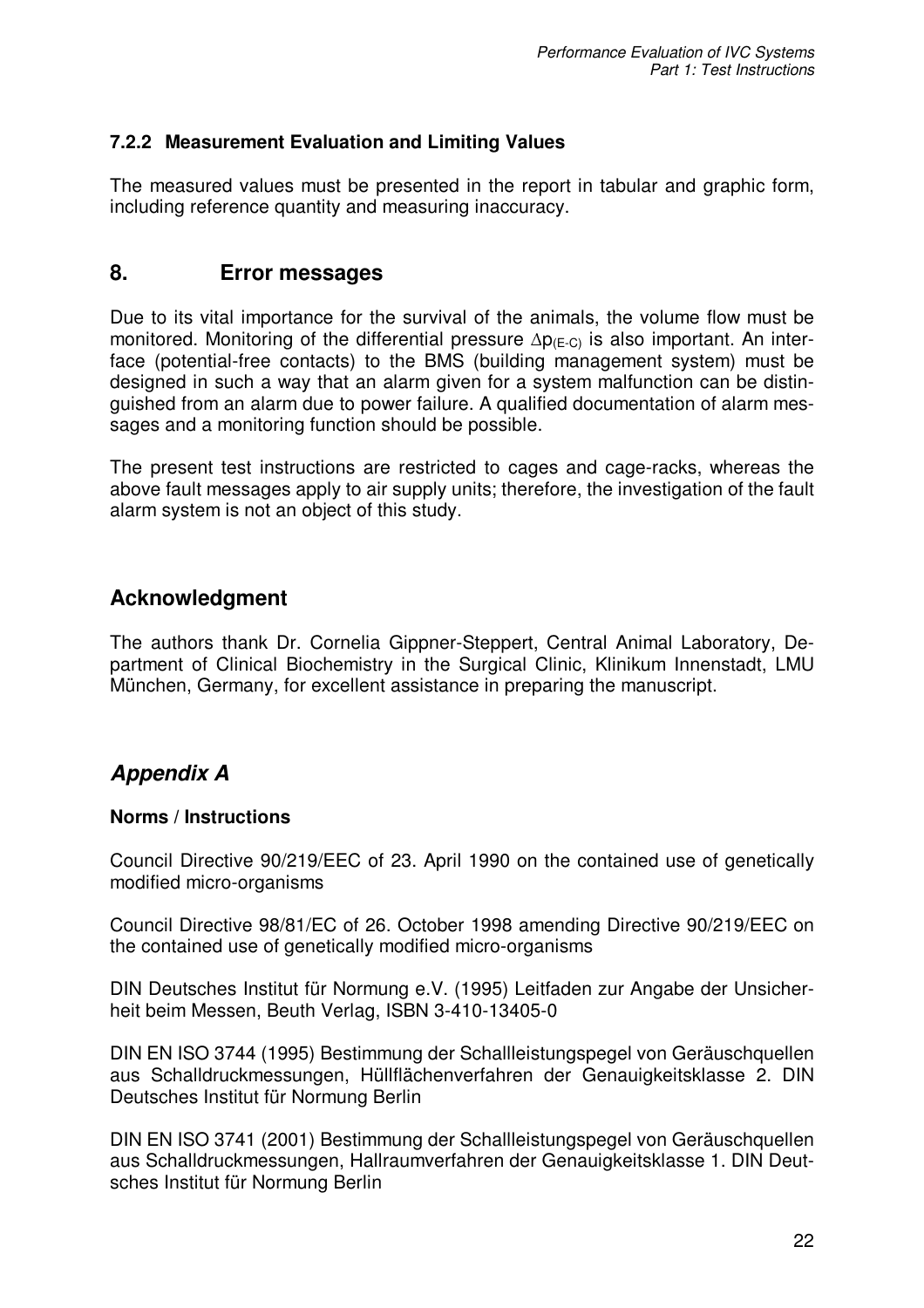ISO 10780 (1994) Stationary source emissions – Measurement of velocity and volume flowrate of gas streams in ducts. International Organisation of Standardization Genève.

VDI 2056 (1964) Beurteilungsmaßstäbe für mechanische Schwingungen von Maschinen. VDI Handbuch Lärmminderung

VDI/VDE 2620 (Entwurf 1998) Unsichere Messungen und ihre Wirkung auf das Messergebnis. VDI/VDE (Gesellschaft für Mess- und Automatisierungstechnik) Handbuch Messtechnik II – Fertigungstechnisches Messen

VDI Richtlinienreihe 3511, Blatt 1 bis 5 (1994 – 2000) Technische Temperaturmessung. VDI Handbuch Energietechnik

VDI 4300, Blatt 7 (2001) Messen von Innenraumluftverunreinigungen - Bestimmung der Luftwechselzahl in Innenräumen. VDI/DIN-Handbuch Reinhaltung der Luft, Band 5

### **Publications**

Guide for the care and use of laboratory animals (1996) Institute of Laboratory Animal Resources, Commission of Life Sciences, National Research Council. Washington, D.C.: National Academy Press

Ehret G (1977) Comparative Psychoacoustics: Perspectives of Peripheral Sound Analysis in Mammals*. Naturwissenschaften* **64**, 461-470

Ehret G (1983) Psychoacoustics. In: The auditory psychobiology of the mouse (Willot JF ed). Springfield: Charles C Thomas Publisher, pp 13-25

GV-SOLAS (1989) Publication on the Planning and Structure of Animal Facilities for Institutes Performing Animal Experiments. Second English Edition. Biberach an der Riss: GV-SOLAS Verlag

Hawkins P, Anderson D, Applebee K., Key D, Wallace J, Milite G, MacArthur Clark J, Hubrecht R, Jennings M (2003) Individually ventilated cages and rodent welfare: Report of the 2002 RSPCA / UFAW rodent welfare group meeting. *Animal Technology and Welfare* **April 2003**, 23-34

Krohn TC, Hansen AK (2002) Carbon dioxide concentrations in unventilated IVC cages. *Laboratory Animals 36*, 209-212.

Krohn TC, Hansen AK, Dragsted N (2003) The impact of cage ventilation on rats housed in IVC systems. *Laboratory Animals* **37**, 85-93

Krohn TC, Hansen AK, Dragsted N (2003) The impact of low levels of carbon dioxide on rats. *Laboratory Animals* **37**, 94-99